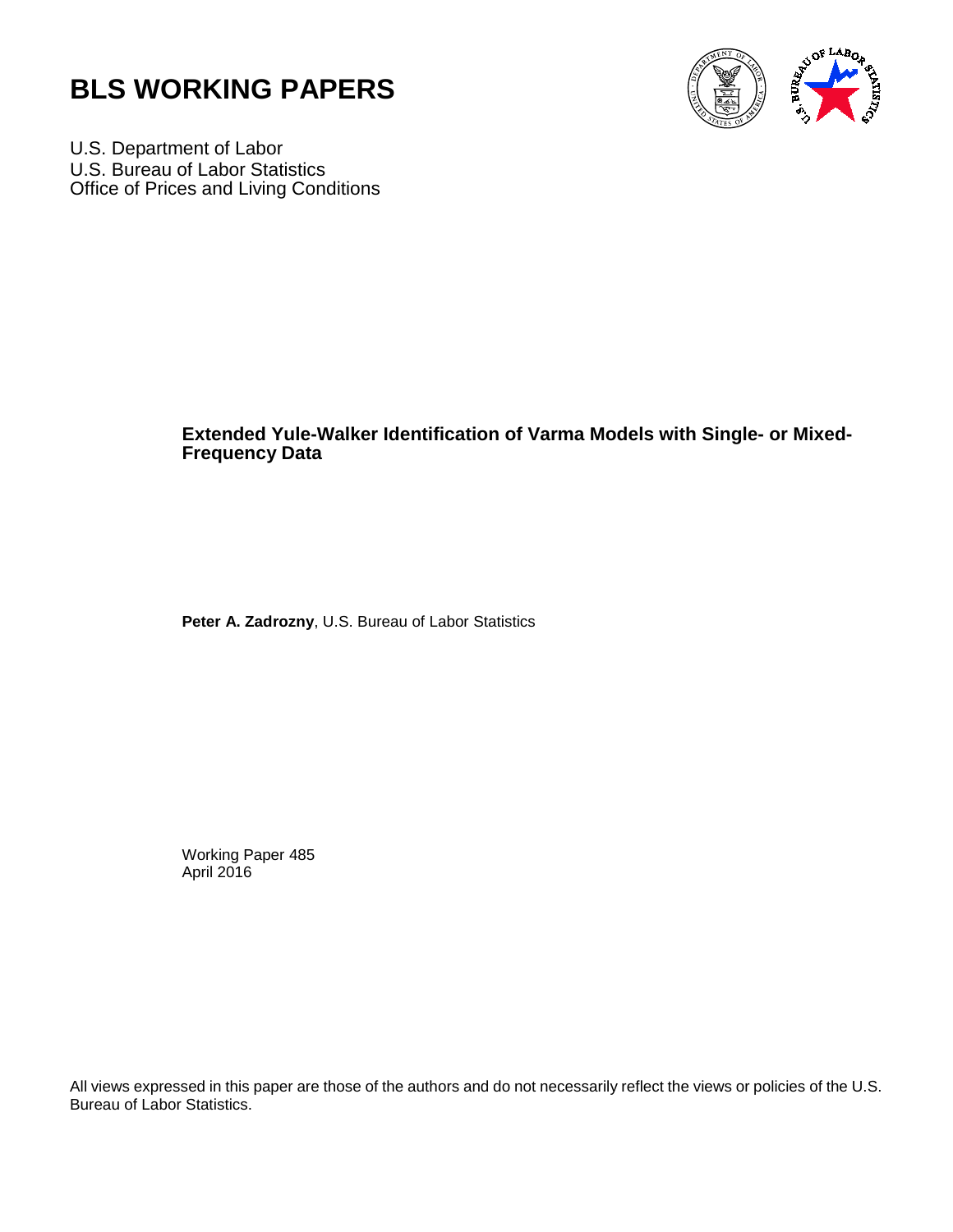# **EXTENDED YULE-WALKER IDENTIFICATION OF VA RMA MODELS**

# **WITH SINGLE- OR MIXED-FREQUENCY DATA**.

# **Peter A. Zadrozny**

Bureau of Labor Statistics 2 Massachusetts Ave., NE, Room 3105 Washington, DC 201212 e-mail: zadrozny.peter@bls.gov

April 13, 2016

JEL Classification: C32, C80

Key words: block-Vandermonde eigenvectors of block-companion state-transition matrix of state-space representation, matrix spectral factorization

#### **ABSTRACT**

Chen and Zadrozny (1998) developed the linear extended Yule-Walker (XYW) method for determining the parameters of a vector autoregressive (VAR) model with available covariances of mixed-frequency observations on the variables of the model. If the parameters are determined uniquely for available population covariances, then, the VAR model is identified. The present paper extends the original XYW method to an extended XYW method for determining all ARMA parameters of a vector autoregressive moving-average (VARMA) model with available covariances of single- or mixed-frequency observations on the variables of the model. The paper proves that under conditions of stationarity, regularity, miniphaseness, controllability, observability, and diagonalizability on the parameters of the model, the parameters are determined uniquely with available population covariances of single- or mixed-frequency observations on the variables of the model, so that the VARMA model is identified with the single- or mixed-frequency covariances.\*

-

<sup>\*</sup>The paper represents the author's views and does not necessarily represent any official positions of the Bureau of Labor Statistics. The paper was presented at the following conferences and seminars: NBER-NSF Time Series, Washington, Sep. 2013; (EC)<sup>2</sup> on "Mixed-Frequency Econometrics," Nicosia, Dec. 2013; SNDE, New York City, Apr. 2014; CEF, Oslo, June 2014; JSM, Boston, Aug. 2014; KOF, Zurich, Dec. 2014; CFE, Pisa, Dec. 2014; NBP on "Identification in Macroeconomics," Warsaw, Dec. 2014. Affiliated as Research Fellow with the Center for Financial Studies (CFS), Goethe University, Frankfurt, Germany, and with the Center for Economic Studies and Ifo Institute for Economic Research (CESifo), Munich, Germany. The paper has benefitted from comments by Manfred Deistler, Eric Ghysels, Roderick McCrorie, Tucker McElroy, and anonymous referees. Forthcoming in <u>Journal</u> <u>of</u> Econometrics issue on "Econometric Analysis of Mixed Frequency Data Sampling."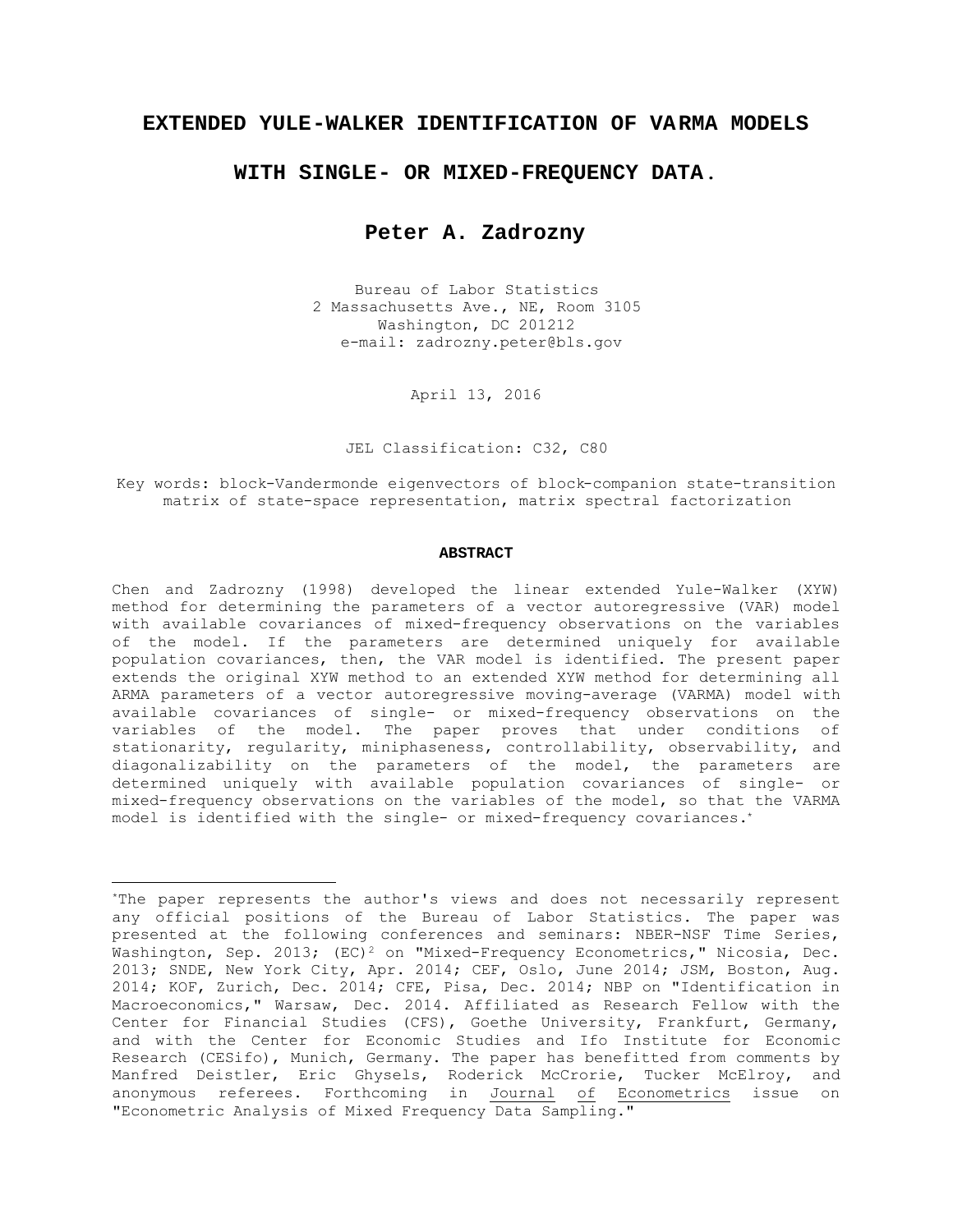# **1. Introduction.**

There has always correctly been a "real-time" interest in using all available information in an econometric analysis. Until recently, econometric analysis of data indexed by discrete-time periods has focused almost exclusively on single-frequency data (SFD), in which all variables are indexed at the same time interval. However, in practice, different variables have been available at different time intervals, i.e., at mixed frequencies. As more variables are available at higher frequencies, data sets with greater mixtures of frequencies are available for econometric analysis. The desire to use the best available analysis has motivated research on econometric methods for mixed-frequency data (MFD). There is also the real-time matter of different variables being available at different lags, but this will not be considered here. For further discussion of these issues, see Ghysels (2012).

Initially, only regression was used in econometric analysis with MFD, usually monthly-quartely data (Friedman, 1962; Miller and Chin, 1996). More recently, univariate and multivariate or vector autoregressive moving-average (ARMA and VARMA) models have been increasingly used in econometric analysis with SFD or MFD. In econometrics, VARMA models were first estimated with MFD using maximum likelihood (Zadrozny, 1988, 1990a,b), but maximum likelihood estimation (MLE) is effective only if good starting values are available for the parameters to be estimated so that iterations converge correctly and this is often difficult to do unless the model is "small" and has relatively few variables and, hence, few parameters to be estimated. In response, Chen and Zadrozny (1998) developed the linear extended Yule-Walker (XYW) method for determining the parameters of a VAR model, which uses available covariances of MFD and has the computational simplicity of least squares, and illustrated XYW's accuracy relative to MLE. The XYW method overcomes the computational problem of not being able to evaluate standard Yule-Walker equations because autocovariances at high-frequency lags of variables observed at low frequencies are unavailable. Although VAR models now dominate linear multivariate models used for modelling and analyzing economic time series, including an MA term in a model often allows it to fit data more accurately and parsimoniously (Box and Jenkins, 1976).

XYW can be thought of not just as an AR-parameter estimation method, but more generally as a method that takes data covariances presumed to be generated by a VAR model as inputs and determines the AR parameters as outputs. If the covariance inputs are true population covariances and the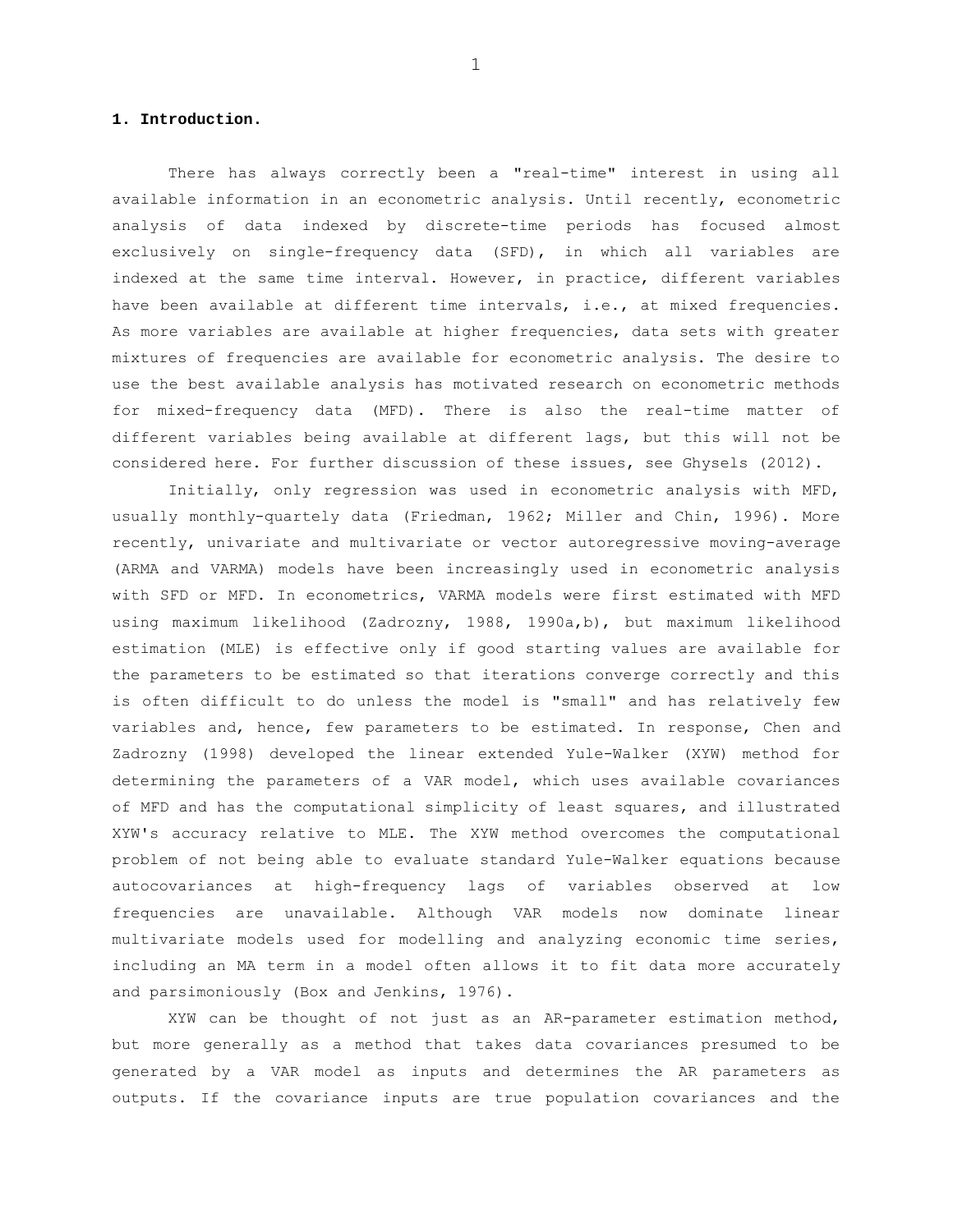outputs are unique, then, the outputs are the true model parameters and the VAR model is identified; if the covariance inputs are consistent sample estimates and the outputs are unique, then, the outputs are consistent parameter estimates. Chen and Zadrozny (1998) introduced XYW as an estimation method with sample covariances but did not prove, under certain conditions, that XYW is feasible (computationally implementable) or that XYW determines unique AR parameter outputs for true-population or consistent-sample covariance inputs. Anderson et al. (2012) proved this for a general VAR model and a particular MFD case, but only for a "generic" set of parameters.

The present paper makes two contributions. First, the paper extends the original XYW method to an extended XYW method that determines all ARMA parameters of a VARMA model with available covariances of its variables observed with SFD or MFD. Second, the paper proves that if the parameters of the model satisfy conditions I-VI of stationarity, regularity, miniphaseness, controllability, observability, and diagonalizability, then, the extended XYW method produces unique ARMA parameter values and the VARMA model is identified (not just "generically") with population covariances of its variables. Although the paper is not directly concerned with parameter estimation, the extended XYW method becomes a consistent method for estimating VARMA parameters simply by replacing population covariances with consistent sample covariances. However, experience with the XYW method (Chen and Zadrozny, 1998) suggests that such a consistent estimation method is unlikely to be accurate in small samples but that a generalized method of moments (GMM) extension of the method could be accurate in small samples. However, such an extension is beyond the scope of this paper and is left for the future.

The extended XYW method solves one linear system to determine the AR parameters and solves two linear systems and does one matrix spectral factorization to determine the MA parameters. Spectral factorization is a linear operation except for an initial step of computing eigenvalues, which can be done reliably, accurately, and quickly using the QR algorithm (Golub and Van Loan, 1996; Zadrozny, 1998). The key to the proof in the paper is exploiting the block-Vandermonde structure of eigenvectors of a blockcompanion-form state-transition matrix of a state-space representation of a VARMA model.

Identification can be local or global. By definition, different sets of parameters of a model that generate identical covariances of variables of the model are observationally equivalent. If a point of a set of observationally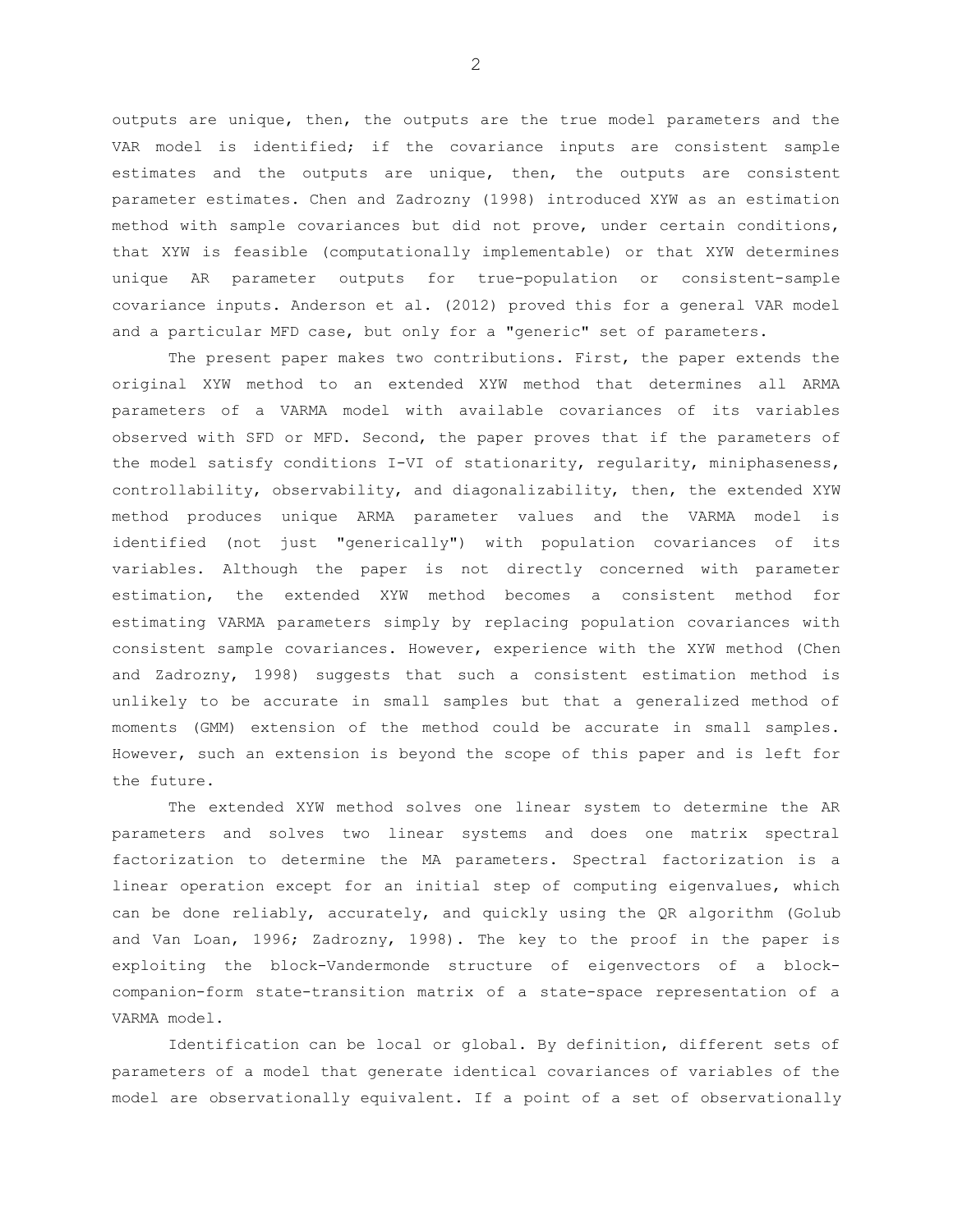equivalent parameters is isolated in the set, then, the model is locally identified at that point; if the set of observationally equivalent parameters is a single point, then, the model is globally identified. The paper assumes that global identification problems have been resolved by other assumptions and proves that, if the model satisfies conditions I-VI, then, the model's parameters are locally (and globally) identified with population covariances of variables of the model observed with SFD or MFD.

The result is first proved for SFD and is, then, adapted to MFD. The adaptation is straightforward, because it requires only reducing derived equations and requires no additional derivations. In the paper, SFD means that all variables of a model are observed at the same discrete-time frequency at which the model operates and MFD means that some of the variables are observed at the same discrete-time frequency at which the model operates and others are observed at one or more lower frequencies. Although the paper considers only the above definition of SFD, SFD could also mean that all variables are observed at the same discrete-time frequency which is lower than the frequency at which the model operates.

For the second definition of SFD or for MFD, in the limit as its operating frequency goes to infinity, a discrete-time model approaches a continuous-time model observed with discrete-time data (Zadrozny, 1988). Both discrete- and continuous-time models can be locally identified but not globally identified due to aliasing. Although aliasing has been considered mostly for continuous-time models observed with discrete-time data (Phillips, 1973; Hansen and Sargent, 1983), aliasing can also occur in discrete-time models observed with discrete-time data. Aliasing occurs when statetransition matrices of different but observationally equivalent models have different eigenvalues.

One general resolution of aliasing is to choose the "least noisy" observationally-equivalent model in the sense of having the least spectral power at high frequencies. For example, in Anderson et al.'s (2012) model, ass is a parameter whose absolute value but not sign is identified, hence, is locally identified but not globally identified when disturbances are uncorrelated. Because ass is also an eigenvalue of a state-transition matrix of the model, the global unidentification is also an aliasing unidentification. Because positive ass contributes spectral power at the zero frequency and negative ass contributes spectral power at the Nyquist frequency, choosing  $a_{ss}$  to be positive results in the least noisy and globally identified model. Of course, an application's subject matter could offer a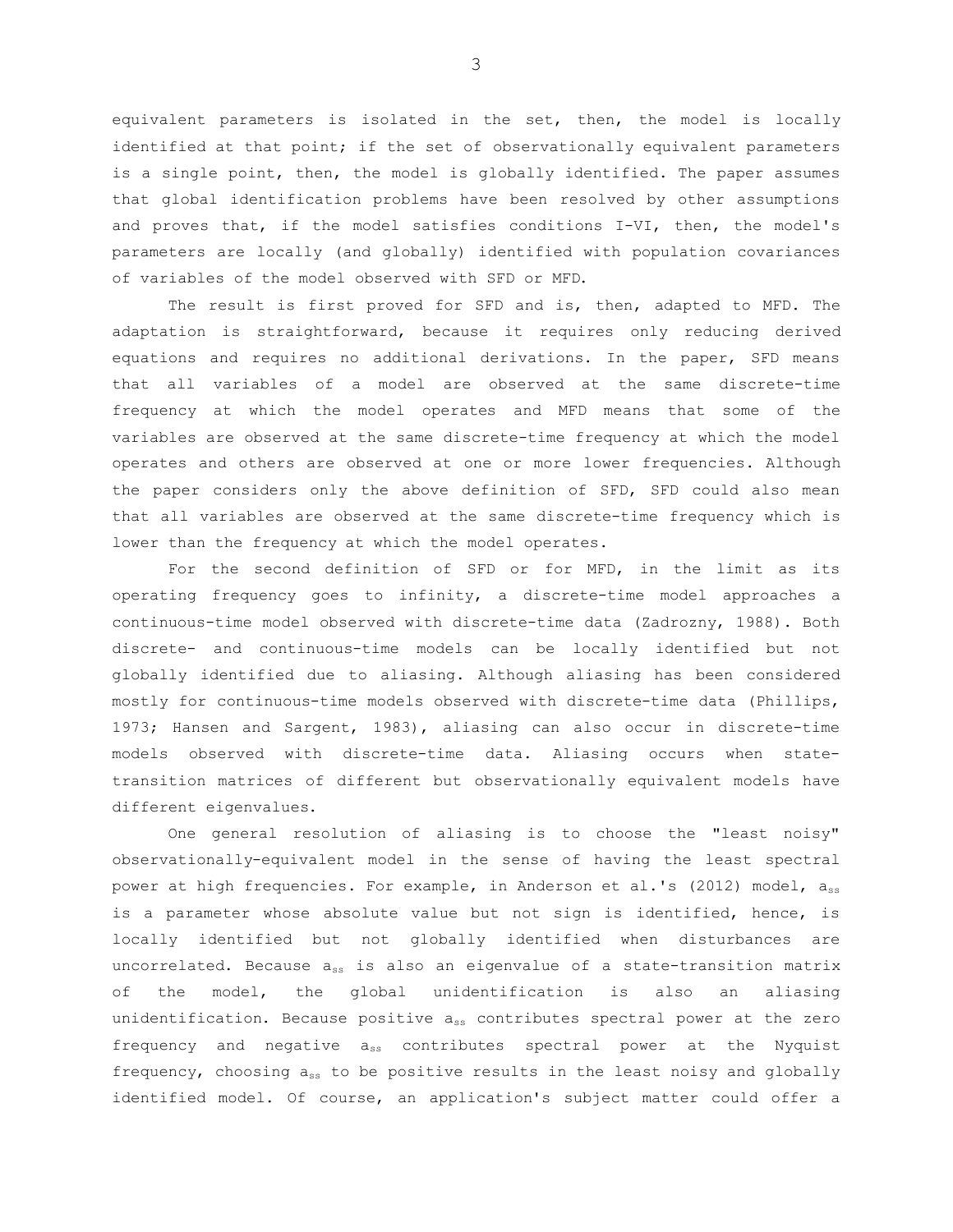more compelling reason for resolving unidentification, including aliasing. Henceforth in the paper, any global unidentification is assumed to have been resolved with additional assumptions, so that "identification" means both local and global identification.

Priestley (1981, pp. 800-804) reviewed the literature on identification of a VARMA model with population covariances of its variables observed with (first-definition) SFD and attributed results principally to Hannan (1969, 1970, 1976, 1979) and secondarily to Akaike (1974). See also Hannan and Deistler (1986). Like here, Hannan assumed that the parameters of the model satisfy conditions I-IV of stationarity, regularity, miniphaseness, and controllability. Hannan didn't and didn't need to assume observability condition V, because, as explained in section 2, observability holds for any VARMA model observed with SFD. Hannan proved that, under these conditions, a VARMA model is identified with population covariances of its variables observed with SFD. Hannan's proof is different from the present one: whereas Hannan used mathematical analysis, we use only linear algebra. Hannan didn't state and use some version of diagonalizability condition VI, which appears to be necessary in the proof here. Using the same conditions I-IV and essentially the same argument as here, Akaike (1974) proved that the AR parameters of a VARMA model are identified by population covariances of its variables observed with SFD and asserted, but didn't prove, that the MA parameters of the model are identified by unique spectral factorization. The present paper contributes to this literature by being the first one to prove that, under conditions I-VI of stationarity, regularity, miniphaseness, controllability, observability, and diagonalizability, a VARMA model is identified (without the qualification "generically") by population covariances of its variables observed with MFD. Although the conditions are individually necessary for identification in different parts of the proof, the paper proves only that the conditions as a whole are sufficient for identification. The question of necessity of the conditions for identification is discussed further in concluding section 5.

The paper continues as follows. Section 2 states the general VARMA model in original and state-space form and states conditions I-VI assumed for the model. Section 3 derives backward Yule-Walker equations (BYWE) for a model observed with SFD, proves that under conditions I-V the BYWE can be solved for unique values of the AR parameters of the model, and adapts the BYWE and their solution to MFD. Section 4 derives forward Yule-Walker equations (FYWE) for a model observed with SFD, proves that under conditions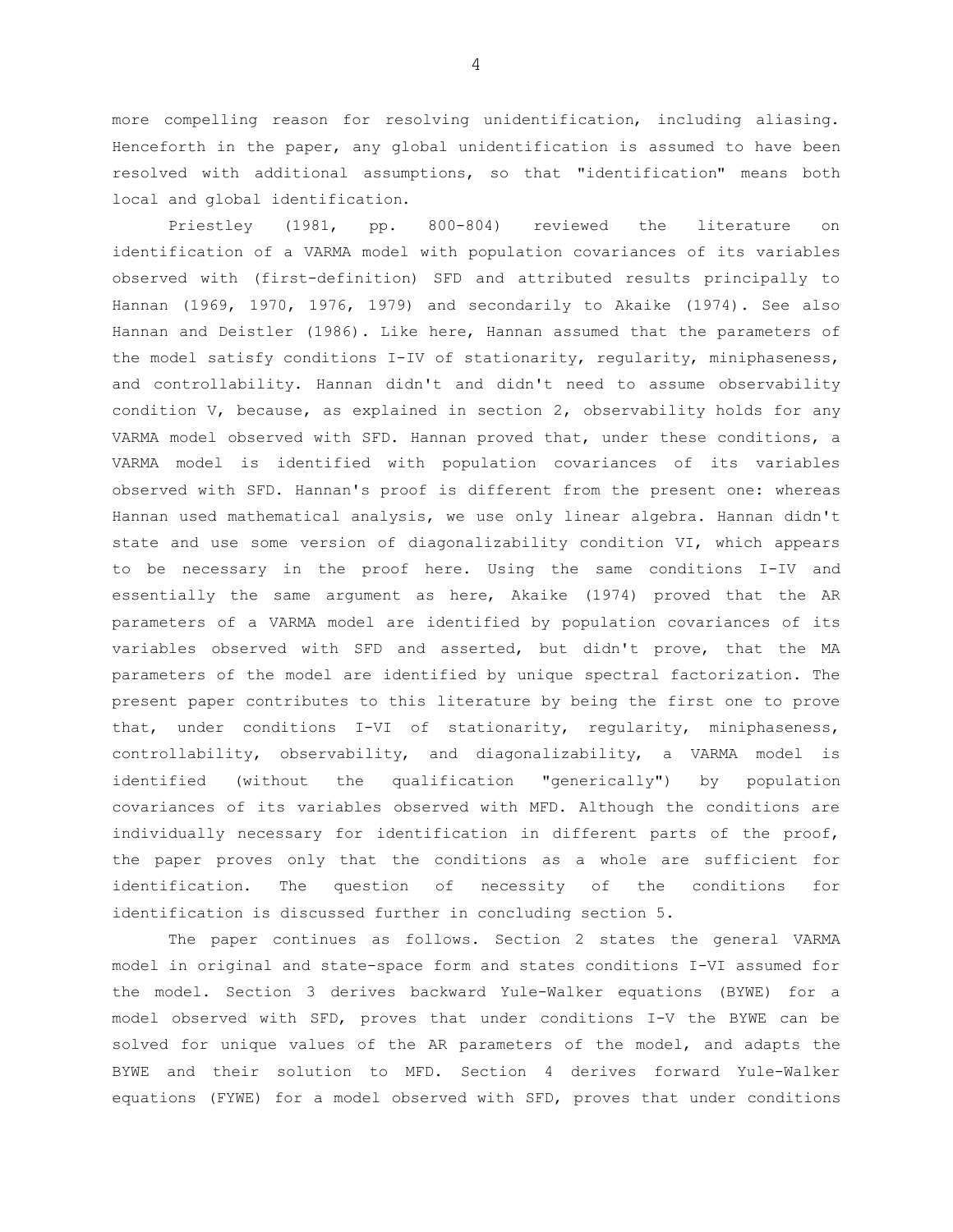I-VI the FYWE can be solved for unique values of the MA parameters of the model, and adapts the FYWE and their solution to MFD. The paper concludes in section 5 with discussion of common left AR and MA factors, necessity of the identifying conditions, numerical illustration of identification, and identifcation of structural parameters.

#### **2. Statement of VARMA model and assumptions on it.**

We write a general VARMA( $r, q$ ) model in VARMA( $p, p-1$ ) form as

$$
(2.1) \t y_t = A_1 y_{t-1} + \ldots + A_p y_{t-p} + B_0 \varepsilon_t + B_1 \varepsilon_{t-1} + \ldots + B_{p-1} \varepsilon_{t-p+1}
$$

and define its components as follows:  $y_t$  denotes an n×1 vector of observed variables; r and q denote any assumed nonnegative integers, such that at least one of r or q is positive;  $p = max(r, q+1)$ ;  $A_i$  (i = 1, ..., p) denote  $n \times n$ matrices of AR parameters,  $A_r \neq 0_{n \times n}$  ( $O_{i \times k}$  denotes the j×k zero matrix), and intermediate (i = 1, ..., r-1) and trailing (i = r+1, ..., p)  $A_i$ , respectively, may be and are zero;  $B_i$  (j = 0, ..., p-1) denote n×n matrices of MA parameters,  $B_{\alpha} \neq 0_{n \times n}$ , and intermediate (j = 1, ..., q-1) and trailing (j = q+1, ..., p-1)  $B_{i}$ , respectively, may be and are zero;  $\varepsilon_t$  denotes an n×1 vector of unobserved disturbances  $\sim$  IID( $0_{n \times 1}$ , I<sub>n</sub>), where I<sub>n</sub> denotes the n×n identity matrix. All quantities in the paper are real valued except possibly eigenvalues, eigenvectors, latent roots, and latent vectors, which may be complex valued.

We assume that the model satisfies conditions I-III of stationarity, regularity, and miniphaseness:

Condition I: VARMA model (2.1) is stationary, i.e., if  $\lambda$  is a real- or complex-valued scalar root of the AR characteristic equation  $|A(\lambda)| = |I_n \lambda^r A_1\lambda^{r-1}$  - ... -  $A_r$ | = 0, then,  $|\lambda|$  < 1, where  $|\lambda|$  denotes a determinant or an absolute value (modulus);

Condition II: VARMA model  $(2.1)$  is regular, i.e.,  $B_0$  is lower triangular and nonsingular;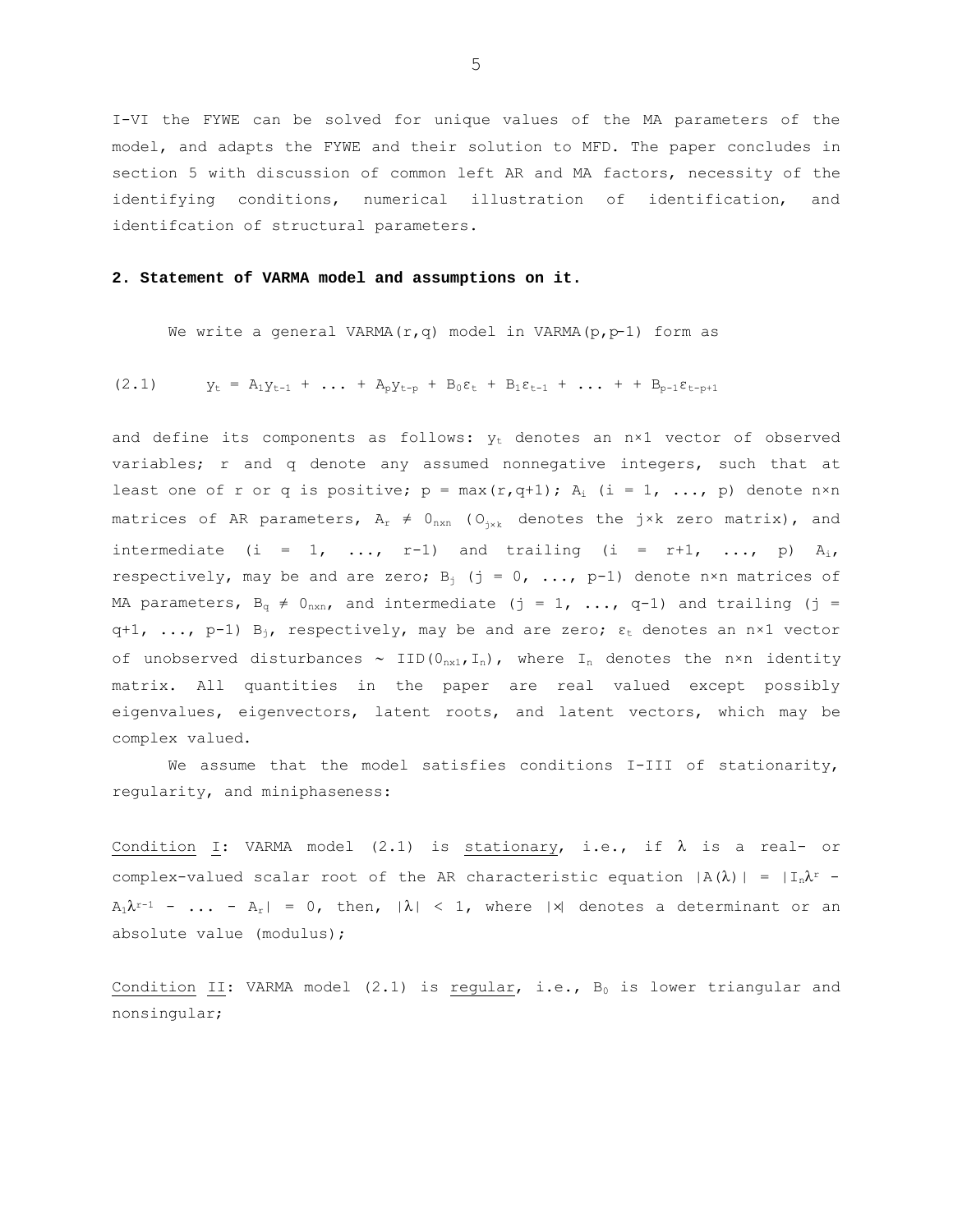Condition III: VARMA model (2.1) is miniphase, i.e., if  $\lambda$  is a real- or complex-valued scalar root of the MA characteristic equation  $|B(\lambda)| = |B_0\lambda^q +$  $B_1\lambda^{q-1} + ... + B_q$  = 0, then,  $|\lambda| \leq 1$ .

Miniphaseness extends invertibility to allow MA roots on the unit circle. An estimated VARMA model almost never has MA roots on the unit circle unless restrictions on it imply them. For example, suppose that n variables in  $\tilde{y}_t = (\tilde{y}_{1:t}^T, \tilde{y}_{2t}^T)^T$  (superscript T denotes vector or matrix transposition) are generated by an unrestricted (except for conditions I-VI) VARMA model estimated using data in which the first n<sub>1</sub> variables are observed directly as  $y_{1t}$  =  $\tilde{y}_{1t}$  and the last n<sub>2</sub> variables are observed temporally aggregated as  $y_{2t}$  =  $\tilde{y}_{2t}$  + ... +  $\tilde{y}_{2,t-m}$ , for some m  $\geq$  1. Then, to be estimated with the partly aggregated data, the model must be extended to a VARMA( $r, q+m$ ) model with the same AR part and an MA part with characteristic equation  $B(\lambda) D(\lambda)$ , where  $D(\lambda)$ 

$$
= I_n \lambda^m + D_1 \lambda^{m-1} + \ldots + D_m \text{ and } D_i = \begin{bmatrix} 0_{n_1 \times n_1} & 0_{n_1 \times n_2} \\ 0_{n_2 \times n_1} & I_{n_2} \end{bmatrix}, \text{ for } i = 1, \ldots, m. D(\lambda) \text{ adds } m
$$

MA roots, mn1 zero roots and mn2 roots on the unit circle.

VARMA $(p, p-1)$  form  $(2.1)$  has the following state-space representation comprising observation equation

$$
(2.2) \t\t yt = Hxt, \t H = [In, On×n, ..., On×n] = n×np,
$$

where  $x_t$  denotes the np×1 state vector, and state equation

(2.3) 
$$
x_t = Fx_{t-1} + G\epsilon_t
$$
,  $F = \begin{bmatrix} A_1 & I_n & \cdots & 0_{n \times n} \\ \vdots & 0_{n \times n} & \ddots & \vdots \\ \vdots & \vdots & \ddots & I_n \\ A_p & 0_{n \times n} & \cdots & 0_{n \times n} \end{bmatrix} = np \times np$ ,  $G = \begin{bmatrix} B_0 \\ \vdots \\ B_{p-1} \end{bmatrix} = np \times n$ .

For  $K = 1, 2, \ldots$ , define

$$
(2.4) \qquad C_K(F,G) = [G, \ldots, F^{K-1}G] = np \times nK.
$$

For  $K = np$ ,  $C_{np}(F, G)$  is called the controllability matrix. By the Cayley-Hamilton theorem, which says that every square matrix satisfies its own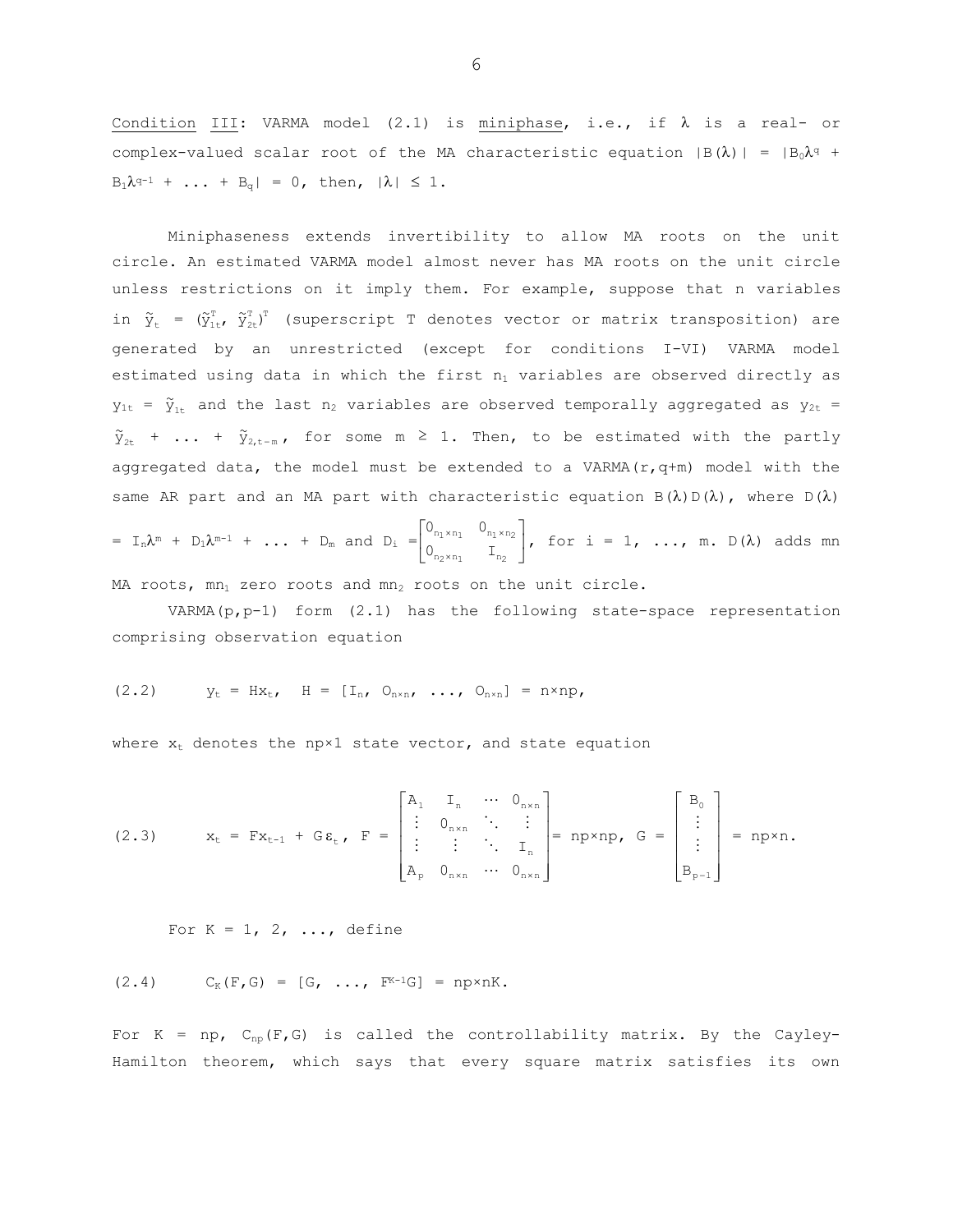characteristic equation,  $C_K(F, G)$  has maximum rank when  $K = np$ , so that  $C_K(F, G)$ has full rank np for some K if and only if (iff) rank[ $C_{np}(F, G)$ ] = np.

 A VARMA model is said to be controllable iff its controllability matrix has full rank, i.e., rank $[C_{np}(F,G)] = np$ . Hautus (1969) proved that rank $[C_{nn}(F,G)]$  = np iff, for any real- or complex-valued scalar  $\lambda$ ,

$$
(2.5) \t rank[F - I_{np}\lambda, G] = np.
$$

Controllability is often more easily proved by checking condition (2.5) than by checking rank $[C_{np}(F,G)] = np$  directly. Kailath (1980, p. 135) called condition (2.5) the "PBH test," although Lancaster and Rodman (1995, p. 88) state that it was first proved by Hautus (1969).

The block-Vandermonde form (4.4) of the left (row) eigenvectors of the block-companion state-transition matrix F implies that condition (2.5) is equivalent to condition

$$
(2.6) \qquad (\lambda_i)^{\max(r-q-1,0)} \xi_i^{\mathrm{T}} B(\lambda_i) \neq 0_{1 \times n},
$$

for i = 1, ..., np, where  $\lambda_i$  is an eigenvalue of F,  $\xi_i$  is a nonzero left latent (row) vector of  $A(\lambda) = I_n \lambda^r - A_1 \lambda^{r-1} - ... - A_r$  that satisfies  $\xi_i^T A(\lambda_i) =$  $0_{1xn}$ , and  $B(\lambda) = B_0\lambda^q + \ldots + B_q$ . The derivation of equation (6.2) in the appendix implies that conditions (2.5) and (2.6) are equivalent. Therefore, the conditions rank  $[C_{np}(F,G)] = np$ ,  $(2.5)$ , and  $(2.6)$  are equivalent.

We assume that the model satisfies condition IV of controllability:

# Condition IV: VARMA model (2.1) is controllable.

If  $r \leq q$ , then,  $n(q-r+1)$  zero eigenvalues of F are not AR roots that satisfy  $|A(\lambda)| = 0$  but, in condition  $(2.6)$ ,  $(\lambda_i)^{\max(r-q-1,0)} = 1$  for any zero or nonzero AR roots. If  $r \ge 0+1$ , then, all eigenvalues of F are AR roots and must be nonzero for controllability to hold. In both cases, when AR roots are nonzero, their being distinct from MA roots is sufficient, but unnecessary, for condition (2.6) to hold. Controllability holds in most applications because AR roots are distinct from MA roots.

We have called  $\xi_i$  "latent" according to the theory of matrix polynomials. In this theory, the AR characteristic polynomial A(λ) is called a lambda matrix. A root  $\lambda_i$  of the characteristic equation  $|A(\lambda)| = 0$  is called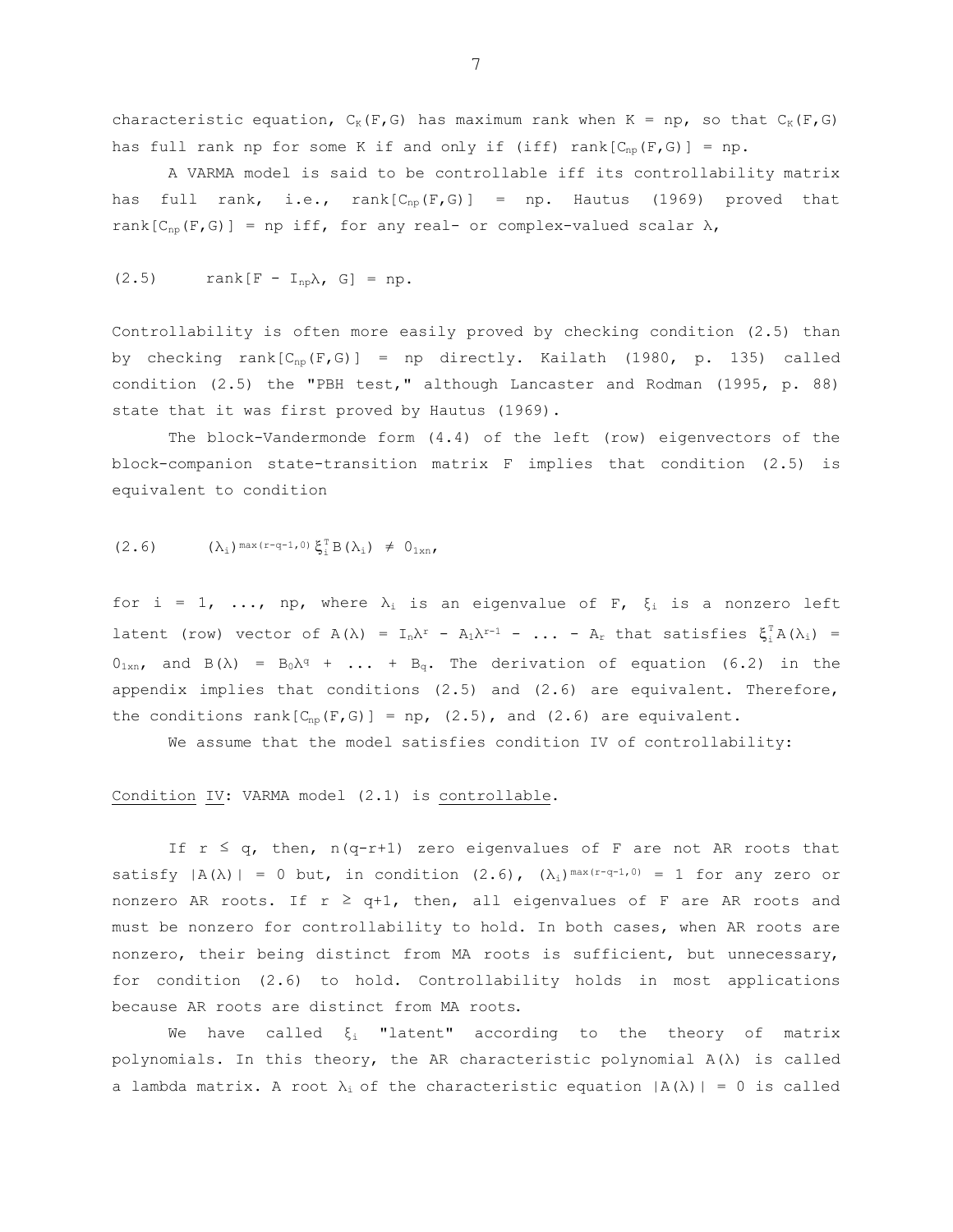a latent root. Just as an eigenvalue of a square matrix has a matching nonzero left (row) eigenvector, a latent root  $\lambda_i$  of  $A(\lambda)$  has a matching nonzero left (row) latent vector  $\xi_i$  that satisfies  $\xi_i^T A(\lambda_i) = 0_{1xn}$ . Because F has the block-companion form  $(2.3)$ , every latent root of  $A(\lambda)$  is also an eigenvalue  $\lambda_i$  of F and vice versa if  $r \geq q+1$ ; and, every left eigenvector  $z_i$ of F has the block-Vandermonde form  $(4.4)$ , where  $\xi_i$  is a left latent vector of  $A(\lambda_i)$ . See Dennis et al. (1976).

Analogous to controllability, for  $L = 1, 2, ...$ , we define

$$
(2.7) \tOL(F,H) = [HT, ..., (FT)L-1HT]T = nL\times np.
$$

For L = np,  $O_{np}(F,H)$  is called the observability matrix. By the Cayley-Hamilton theorem,  $O_L(F,H)$  has maximum rank when  $L = np$ , so that  $O_L(F,H)$  has full rank np, for some L, iff rank  $[O_{np}(F,H)] = np$ . A VARMA model is said to be observable iff the observability matrix has full rank, hence, iff rank[ $F<sup>T</sup>$  - $I_{np}\lambda$ ,  $H^{T}$ ] = np. Because F is asymmetric, it generally has different left and right eigenvectors for each eigenvalue, so there is generally no direct analogue of condition (2.6) for observability, obtained by replacing F and G with  $F<sup>T</sup>$  and  $H<sup>T</sup>$  in equation (2.5).

Controllability and observability come from dynamic system theory (Kwakernaak and Sivan, 1972; Anderson and Moore, 1979; Kailath, 1980). Controllability generally depends on all ARMA parameters, regardless how the model's variables are observed. Observability generally depends only on AR parameters and on how the model's variables are observed. For SFD, every VARMA model is observable, regardless of its AR parameter values, because  $O_L(F,H)$  is unit lower triangular for  $L \ge p$ . Thus, it is unnecessary to assume that VARMA model (2.1) is observable for SFD, but it is generally necessary to assume that the model is observable for MFD.

 Different lower bounds have been stated for L. In each case, the lower bound is a necessary but not necessarily a sufficient condition for an observability condition to hold. However, because L has no upper limit in identification, we may henceforth more simply state that "L is sufficiently large". Of course, in estimation, L is limited by sample size.

 We assume that the model satisfies condition V of observability when its variables are observed with MFD:

Condition V: VARMA model (2.1) is observable for a sufficiently large L, for the MFD being considered.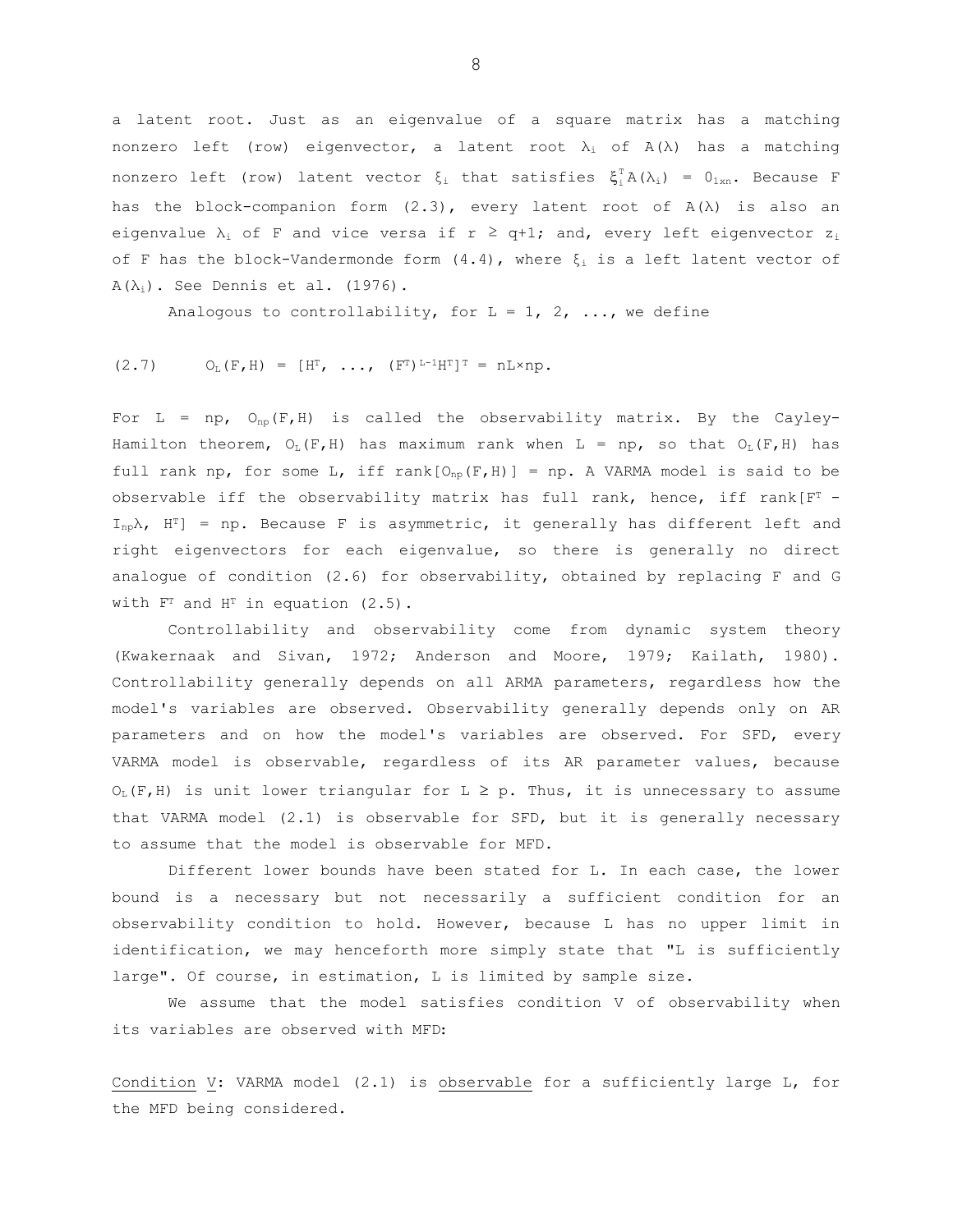Define the block-companion-form matrix

$$
(2.8) \qquad \overline{\overline{B}} = \begin{bmatrix} \overline{B}_{1} & I_{n} & \cdots & 0_{n \times n} \\ \vdots & 0_{n \times n} & \ddots & \vdots \\ \vdots & \vdots & \ddots & I \\ \overline{B}_{q} & 0_{n \times n} & \cdots & 0_{n \times n} \end{bmatrix} = nq \times nq,
$$

where, for i = 1, ...,  $q$ ,  $\overline{B}_i$  =  $-B_iB_0^{-1}$ . We assume that the model satisfies condition VI of diagonalizability:

Condition VI:  $\overline{\overline{B}}$  is diagonalizable, i.e., has a linearly independent set of eigenvectors.

Distinct MA roots, equivalently distinct eigenvalues of  $\overline{\overline{B}}$ , imply that  $\overline{\overline{B}}$  has a full set of nq linearly independent eigenvectors. For this reason, diagonalizability should hold in most applications.

 Conditions I-VI are conventional and can be expected to hold in practice for all but a singular (measure zero) set of parameters.

## **3. Identification of AR parameters with backward Yule-Walker equations.**

Let  $C_k = Ey_t y_{t-k}^T$ , for  $k = 0$ ,  $\pm 1$ ,  $\pm 2$ , ..., denote the k-th population covariance matrix of  $y_t$  and  $y_{t-k}$  generated by VARMA model (2.1), where E denotes unconditional expectation.  $C_k$  exists because the model is stationary and is skew symmetric, i.e.,  $C_k = C_{-k}^T$ .

To obtain the backward Yule-Walker equations (BYWE) for SFD, postmultiply VARMA model (2.1) by "backward in time"  $y_{t-k}^T$ , for  $k = 0$ , ...,  $L \ge$ 2p-1, take unconditional expectations, and obtain

(3.1) 
$$
\begin{bmatrix} C_0 \ \vdots \ C_{p-1}^T \ \vdots \ C_p^T \end{bmatrix} = \begin{bmatrix} C_p & \cdots & C_1 \ \vdots & & \vdots \ C_1 & \cdots & C_{p-2}^T \ C_0 & \cdots & C_{p-1}^T \ \vdots & & \vdots \ C_{L-p}^T & \cdots & C_{p-1}^T \end{bmatrix} \begin{bmatrix} A_p^T \ \vdots \ A_1^T \end{bmatrix} + \begin{bmatrix} \sum_{i=0}^{p-1} \Psi_i B_i^T \ \Psi_0 B_{p-1}^T \ \vdots \ 0_{n \times n} \ \vdots \ \vdots \ 0_{n \times n} \end{bmatrix},
$$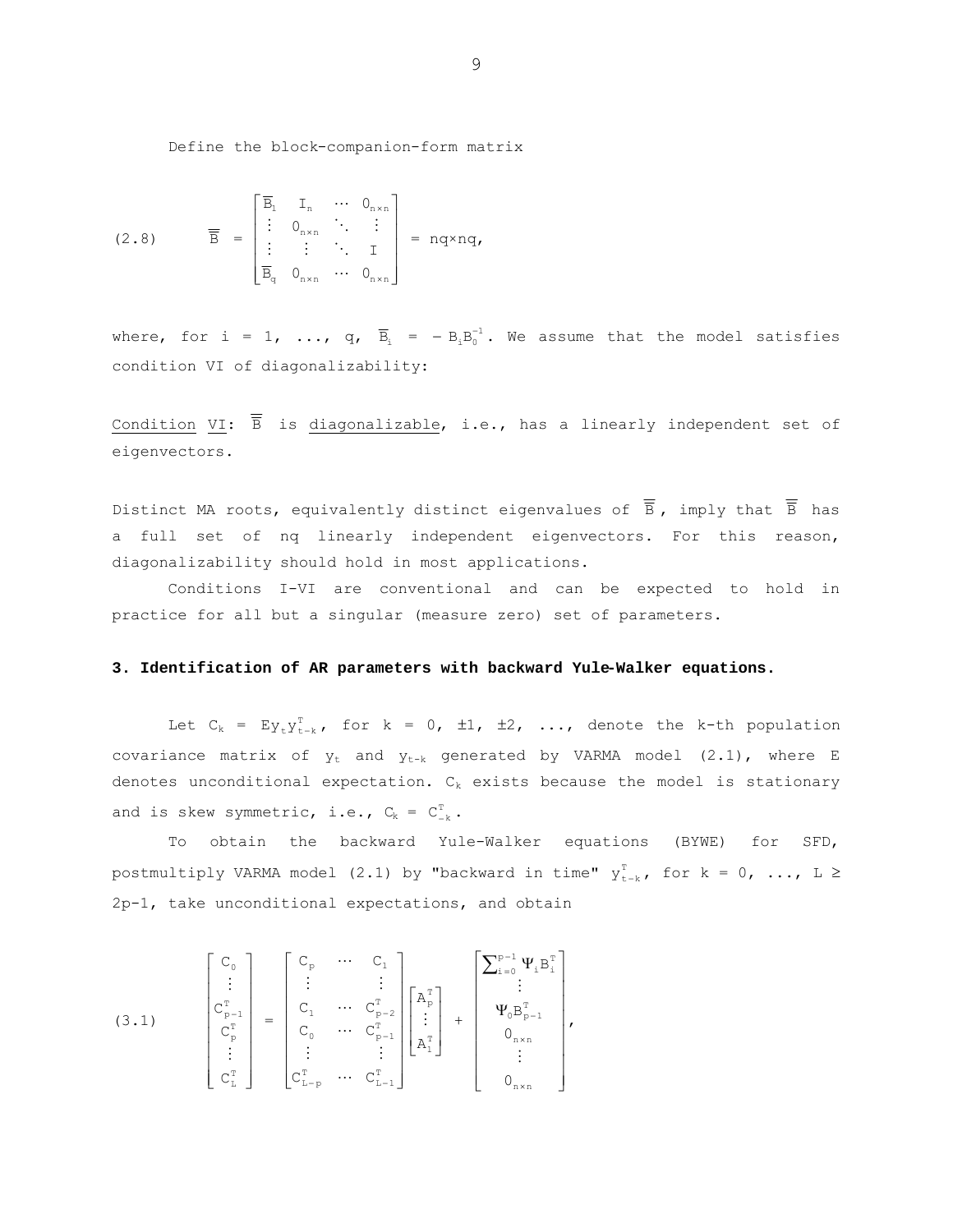where  $\Psi_i$  = HF<sup>i</sup>G denotes the i-th coefficient matrix of the Wold infinite MA representation of the model. We want to solve BYWE (3.1) for unique values of the AR parameters,  $A_1$ , ...,  $A_p$ . To do this, we skip the first p blocks (k = 0, ...,  $p-1$ ) with MA terms and consider only further blocks (k = p, ..., L) without MA terms,

$$
(3.2) \qquad \begin{bmatrix} C_0 & \cdots & C_{p-1}^T \\ \vdots & & \vdots \\ C_{L-p}^T & \cdots & C_{L-1}^T \end{bmatrix} \begin{bmatrix} A_p^T \\ \vdots \\ A_1^T \end{bmatrix} = \begin{bmatrix} C_p^T \\ \vdots \\ C_L^T \end{bmatrix}.
$$

Consider equation (3.2) as  $DX = E$ . The equation can be solved for unique AR parameter values in X iff, for sufficiently large L, D has full (column) rank. A proof of this result goes as follows. State-space representation  $(2.2) - (2.3)$  implies that, for  $k = 0, 1, ...$ 

$$
(3.3) \tC_k = HF^k V H^T = n \times n,
$$

where, because the model is stationary,  $V = EX_{t}X_{t}^{T}$  exists and satisfies V =  $\sum_{k=0}^{\infty} F^{k}GG^{T}(F^{T})^{k}$  or, equivalently,

$$
(3.4) \qquad V = [C_{np}(F, G), \ldots] [C_{np}(F, G), \ldots]^{T} = np \times np.
$$

V is symmetric positive semidefinite by its structure. Equation (3.4) and the Cayley-Hamilton theorem imply that V is positive definite iff the VARMA model is controllable, which has been assumed.

Because V is positive definite, it has the Cholesky factorization  $V =$ RRT, where R is np×np, lower triangular, nonsingular, and unique. Using  $\tilde{F}$  =  $R^{-1}FR$ ,  $\tilde{H}$  = HR, and equation (3.3), system matrix D of equation (3.2) can be expressed as

$$
(3.5) \qquad D = \begin{bmatrix} HVH^{T} & \cdots & HV(F^{T})^{p-1}H^{T} \\ \vdots & & \vdots \\ HV(F^{T})^{L-p}H^{T} & \cdots & HV(F^{T})^{L-1}H^{T} \end{bmatrix} = \begin{bmatrix} \widetilde{H}\widetilde{H}^{T} & \cdots & \widetilde{H}(\widetilde{F}^{T})^{p-1}\widetilde{H}^{T} \\ \vdots & & \vdots \\ \widetilde{H}(\widetilde{F}^{T})^{L-p}\widetilde{H}^{T} & \cdots & \widetilde{H}(\widetilde{F}^{T})^{L-1}\widetilde{H}^{T} \end{bmatrix}
$$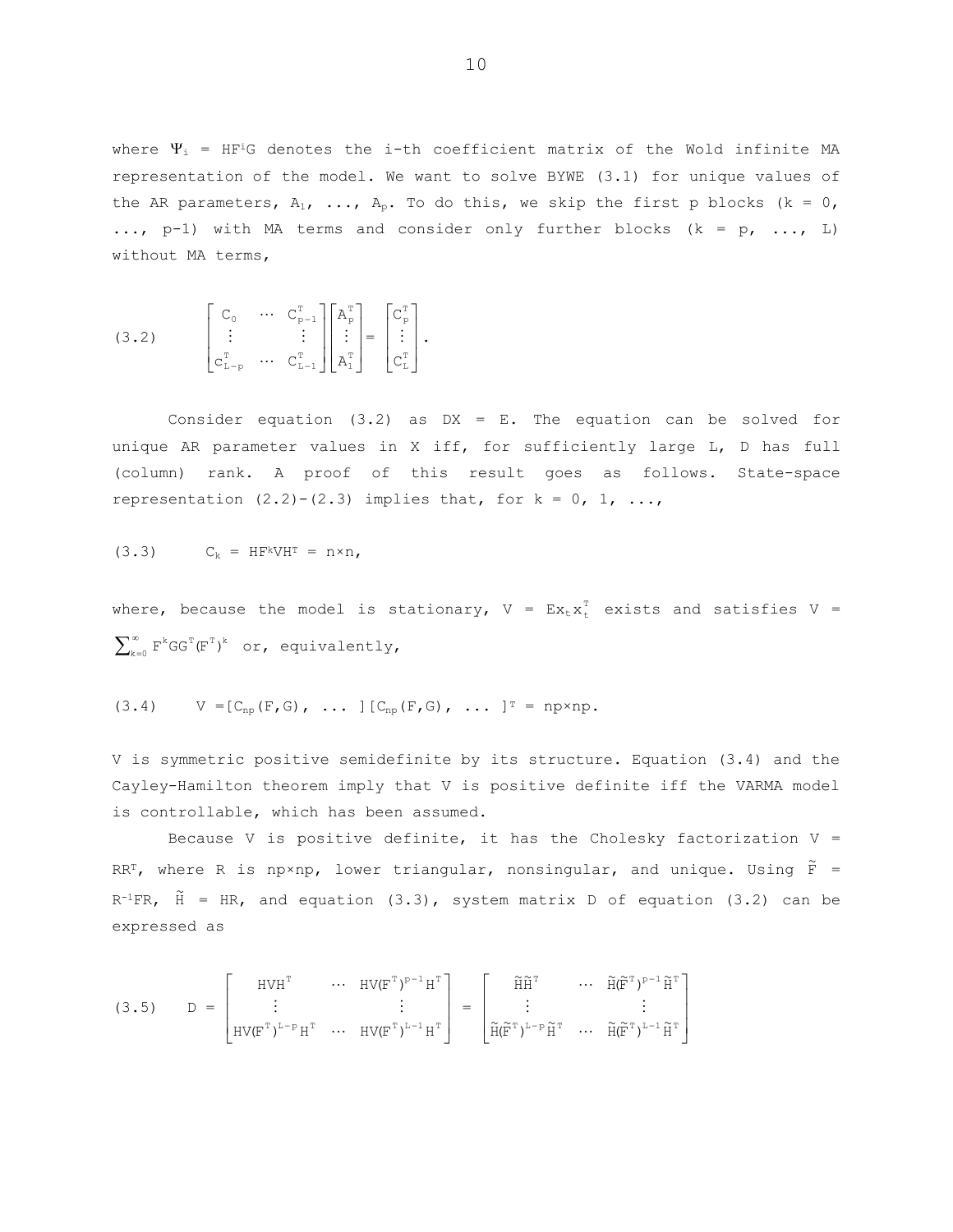$$
=\begin{bmatrix} \widetilde{H} \\ \widetilde{H}\widetilde{F}^{\mathrm{\scriptscriptstyle T}} \\ \vdots \\ \widetilde{H}(\widetilde{F}^{\mathrm{\scriptscriptstyle T}})^{L-p} \end{bmatrix} \begin{bmatrix} \widetilde{H}^{\mathrm{\scriptscriptstyle T}} & \widetilde{F}^{\mathrm{\scriptscriptstyle T}}\widetilde{H}^{\mathrm{\scriptscriptstyle T}} & \cdots & (\widetilde{F}^{\mathrm{\scriptscriptstyle T}})^{p-1}\widetilde{H}^{\mathrm{\scriptscriptstyle T}} \end{bmatrix} = \begin{bmatrix} O_{L-p+1} \left( \widetilde{F}^{\mathrm{\scriptscriptstyle T}} \right), \widetilde{H} \right) O_p \left( \widetilde{F}, \widetilde{H} \right) \mathbb{I} = n \left( L-p+1 \right) \times np \, .
$$

D has full rank np, for sufficiently large L, iff  $O_{L-p+1}(F^T, \tilde{H}) =$  $C_{L-p+1}$  (F,VH<sup>T</sup>)<sup>T</sup>R<sup>-T</sup> and  $O_p(\tilde{F}, \tilde{H})$  =  $O_p(F, H)$ R do. Because R is nonsingular,  $\mathsf{O}_{\mathbb{L}-\mathsf{p}+1}(\,\widetilde{\mathsf{F}}^\mathsf{\scriptscriptstyle T}\,$  ,  $\widetilde{\mathsf{H}}$  ) has full rank np, for sufficiently large L, iff  $\mathsf{C}_{\mathbb{L}-\mathsf{p}+1}(\mathsf{F},\mathsf{V}\mathsf{H}^\mathsf{\scriptscriptstyle T})$  does.  $\mathrm{O}_{\mathrm{p}}\left(\widetilde{\mathbf{F}}\, ,\, \widetilde{\mathbf{H}}\,\right)$  has full rank np, because R is nonsingular and because  $\mathrm{O}_{\mathrm{p}}\left(\mathbf{F}_{\,\boldsymbol{I}}\,\mathbf{H}\right)$  has full rank np for any VARMA model and SFD, because it is lower-unit triangular. The appendix proves that  $C_{np}(F, VHT)$  has full rank np under conditions I-IV, so that  $C_{L-p+1}(F, VH^T)$  has full rank np, for sufficiently large L. Thus, for sufficiently large L,  $\mathsf{O}_{\mathbb{L}\text{-}\mathbb{p}+1}(\,\widetilde{\mathrm{F}}^{\,\mathrm{T}}\, ,\, \widetilde{\mathrm{H}}\,)$ ,  $\mathsf{O}_{\mathbb{p}}(\,\widetilde{\mathrm{F}}\, ,\, \widetilde{\mathrm{H}}\,)$ , and D have full rank np and equation (3.2) can be solved for unique AR parameter values as

$$
(3.6)
$$
  $X = (D^{T}D)^{-1}D^{T}E = np \times n$ .

By virtue of the structure of D and E and the Cayley-Hamilton theorem, solution (3.6) satisfies equation (3.2) exactly, because, once D achieves full rank for sufficiently large L, the columns of E are in the space spanned by the columns of D.

The key step in the original XYW method for MFD is deleting Yule-Walker equations with missing high-frequency autocovariances of low-frequency variables. Anderson et al. (2012) pointed out that the deletions can be implemented by deleting from H rows mapping into unobserved variables (in their notation, deleting columns of G to obtain K). Describing such deletions for general MFD would be difficult and is not attempted here. However, this is practically unnecessary because most MFD cases can be handled as in the simplest MFD case in which some variables are observed at the high frequency every period and remaining variables are observed at the low frequency every other period. Both Chen and Zadrozny (1998) and Anderson et al. (2012) used this simplest case to analyze, respectively, XYW estimation and identification of bivariate VAR models. By studying generalizations of equation (13) in Chen and Zadrozny (1998), one can see that the two-part partition H =  $[H_1^T, H_2^T]$  covers most MFD cases, except unusual ones in which some intermediate AR and MA coefficient matrices are restricted to zero.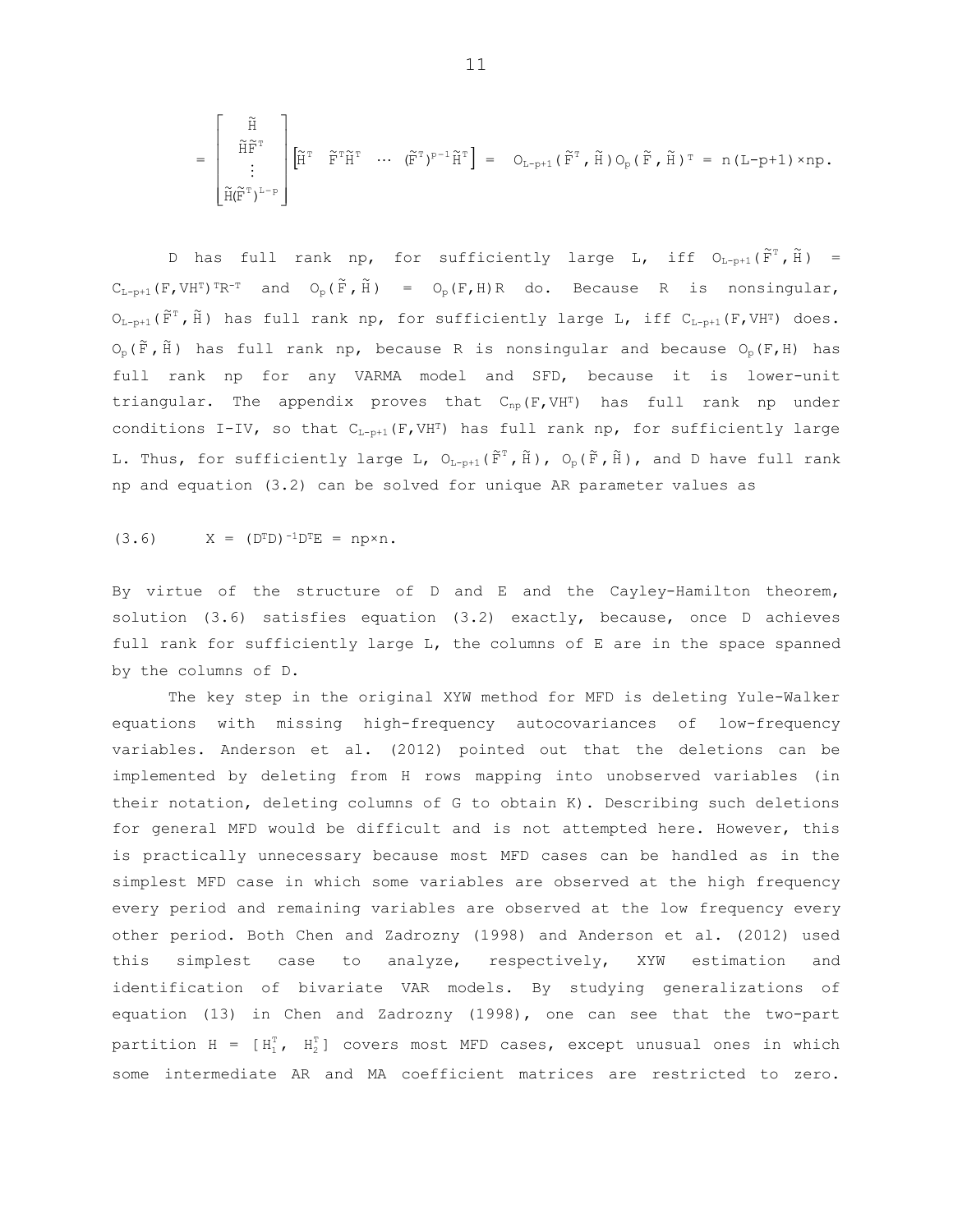Similarly describing three or more observation frequencies doesn't change this structure and only complicates notation.

Therefore, consider a VARMA model of  $n = n_1 + n_2$  variables, whose first  $n_1$  variables are high-frequency variables observed in every period and whose last  $n_2$  variables are low-frequency variables observed every certain number of periods, so that  $H = [H_1^T, H_2^T]^T$ , where  $H_1 = [e_1^T, ..., e_{n_1}^T]^T = n_1 \times np, H_2 =$  $[e_{n_1+1}^T, ..., e_n^T]^T = n_2 \times np$ , and, for  $i = 1, ..., n$ ,  $e_i = (0, ..., 0, 1, 0, ...,$  $0$ <sup>T</sup> denotes the np×1 vector with one in position i and zeros elsewhere. Then, the deletion of unusable Yule-Walker equations with missing high-frequency autocovariances of low-frequency variables can be implemented simply by replacing H everywhere with  $H_1$ . Thus, in most circumstances, adapting solution equation (3.6) from SFD to MFD amounts to replacing D with  $D_1$  =  $O_{L-p+1}(\tilde{F}^T, \tilde{H}_1) O_p(\tilde{F}, \tilde{H}_1)$ <sup>T</sup> and replacing E with  $E_1 = O_{L-p+1}(\tilde{F}^T, \tilde{H}_1) (\tilde{F}^T)^p \tilde{H}_1^T$ , where  $\tilde{H}_1 =$  $H_1R$ , so that equation (3.6) becomes

$$
(3.7) \tX = (D_1^T D_1)^{-1} D_1^T E_1 = np \times n.
$$

The adaptation works iff rank $[D_1]$  = np, which requires two things. First, the reduction of sample information from removing Yule-Walker equations must be compensated for by increasing L, although this by itself is generally insufficient to maintain  $rank[D_1] = np$ , because for MFD observability generally also depends on the AR parameters, as illustrated in section 5.3. The other identifying conditions, I-IV and VI, are unaffected by the move from SFD to MFD.

 This section has proved that the AR parameters of VARMA model (2.1) are identified with SFD or typical MFD under conditions I-V of stationarity, regularity, miniphaseness, controllability, and observability.

#### **4. Identification of MA parameters with forward Yule-Walker equations.**

The effective disturbance covariance matrix of the model is  $B_0B_0^T$ , parameterized in the elements of lower-triangular  $B_0$ . Treating the disturbance covariance matrix as a part of the MA part of a model, even if the model is a pure VAR model with  $q = 0$  and putting the first  $(k = 0)$  block in both backward equations (3.1) and forward equations (4.1) simplifies derivations.

To obtain the forward Yule-Walker equations (FYWE) for SFD,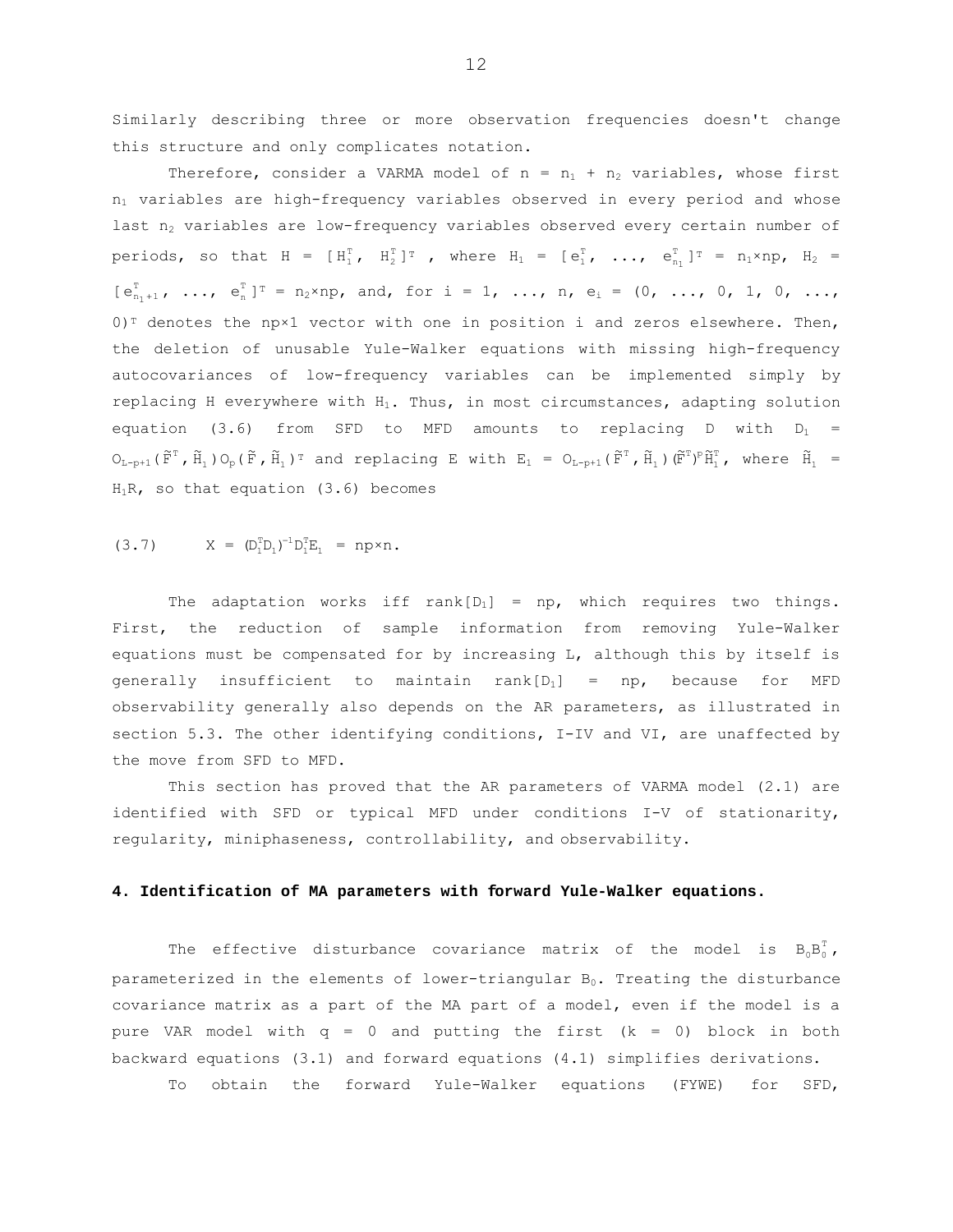postmultiply VARMA model (2.1) by "forward in time"  $y_{t+k}^T$ , for  $k = 0$ , ...,  $L \ge$ p-1, take unconditional expectations, and obtain

(4.1) 
$$
C_k^T - \sum_{i=1}^p A_i C_{i+k}^T = \sum_{i=0}^{p-1} B_i \Psi_{i+k}^T = n \times n
$$
,

which, using  $\Psi_i = HF^iG$ , can be written as

$$
(4.2) \t [B_0, \ldots, B_{p-1}] C_p(F, G) T_{L+1}(F, H) T = \overline{\Gamma}_L = n \times n (L+1),
$$

where  $\overline{\Gamma}_{\text{L}}$  =  $[\Gamma_0, \ldots, \Gamma_{\text{L}}]$  and  $\Gamma_{\text{k}}$  =  $C_{\text{k}}^{\text{T}}$  -  $\sum_{i=1}^{\text{p}} A_i C_{i+k}^{\text{T}}$  $\sum_{i=1}^p A_i C_{i+k}^T$ . Because  $O_{L+1}(F,H)$  has full column rank for  $L \geq p-1$  and SFD, equation (4.2) can be rewritten as

$$
(4.3) \qquad \sum_{i=0}^{p-1} B_i[B_0^T, \ldots, B_{p-1}^T] \, (\mathbb{F}^T)^i = \overline{\Gamma}_L O_{L+1}(\mathbb{F}, H) \, [O_{L+1}(\mathbb{F}, H) \, {}^T O_{L+1}(\mathbb{F}, H) \, ]^{-1} = n \times np.
$$

The first np BYWE with MA terms in equation (3.1) could be used together with FYWE (4.3) to determine the MA parameters but are not. Not using the first np BYWE equations for identification makes no difference, because relevant full-rank conditions based on population covariances hold regardless whether the additional equations are used. However, using the additional equations for estimation when population covariances are replaced by sample covariances should result in more accurate estimates because more sample information would be used.

Assume temporarily that F is diagonalizable as  $F<sup>T</sup> = Z\Lambda Z^{-1}$ . Because F has the block-companion form (2.3), its left (row) eigenvectors have the block-Vandermonde form

$$
(4.4) \t z_i = (\lambda_i^{p-1} \xi_i^T, \ldots, \xi_i^T)^T = np \times 1,
$$

where, for i = 1, ..., np,  $\lambda_i$  is an eigenvalue of F. Then, the np×np matrix Z of right (column) eigenvectors of FT has the block-Vandermonde form

(4.5) 
$$
Z = \begin{bmatrix} Z_1 \Lambda_1^{p-1} & \cdots & Z_p \Lambda_p^{p-1} \\ \vdots & & \vdots \\ Z_1 & \cdots & Z_p \end{bmatrix} = np \times np,
$$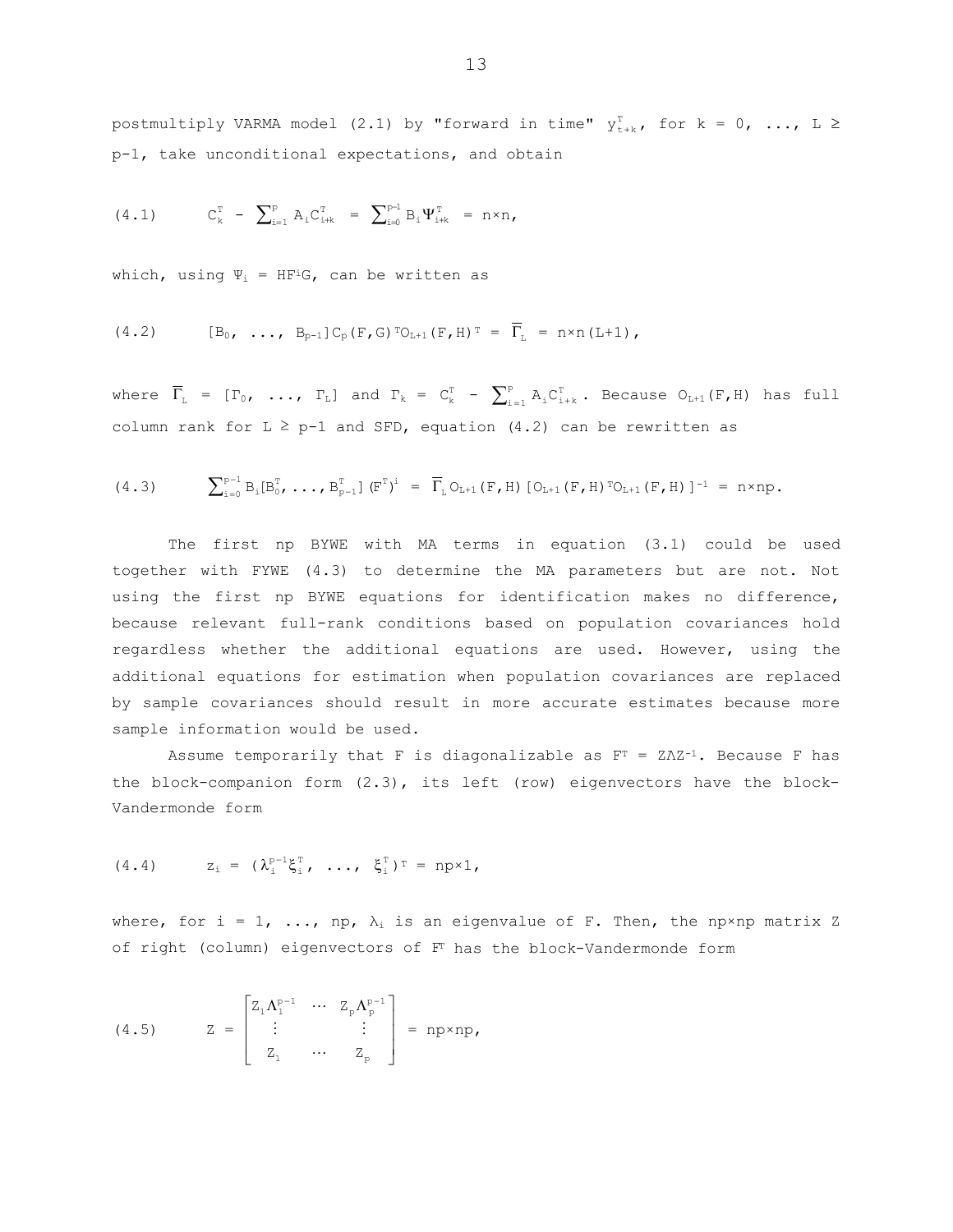where, for  $\ell = 1, \ldots, p, \quad Z_{\ell} = [\xi_{(\ell-1)n+1}, \ldots, \xi_{(\ell-1)n+n}] = n \times n, \quad \Lambda_{\ell} =$ diag( $\lambda_{(\ell-1)n+1}$ , ...,  $\lambda_{(\ell-1)n+n}$ ) = n×n,  $\Lambda$  = diag( $\Lambda_1$ , ...,  $\Lambda_p$ ) = np×np, and, for i = 1, ..., np,  $\lambda_i$  is a latent root of  $A(\lambda)$  and  $\xi_i$  is a matching nonzero left latent vector of  $A(\lambda)$ . See Dennis et al. (1976) and Zadrozny (1998).

Let M denote the right side of equation  $(4.3)$ . Use F<sup>T</sup> = ZΛZ<sup>-1</sup>, multiply out Z $\Lambda$ <sup>i</sup> and MZ at the level of detail of equation (4.5), and, for  $\ell = 1, \ldots$ , p, write equation (4.3) as

$$
(4.6) \qquad \sum_{i=0}^{p-1} \sum_{j=0}^{p-1} B_i B_j^T Z_{\ell} \Lambda_{\ell}^{p-1+i-j} = N_{\ell} = n \times n,
$$

where  $N_{\ell}$  =  $\sum_{k=1}^{p} M_{k} Z_{\ell} \Lambda_{\ell}^{p-k}$ ,  $M = [M_{1}, ..., M_{p}]$  = n×np, and  $M_{k}$  denotes the k-th n×n block of M.

 Also assume temporarily that F is nonsingular, so that Λ is nonsingular. For  $\ell = 1, ..., p$ , postmultiply equation (4.6) by  $\Lambda_{\ell}^{-p+1}$ , apply the vectorization rule vec(ABC) =  $[{\rm C}^{\rm T}\otimes {\rm A}]\,{\rm vec}({\rm B})$ , where vec( $\cdot$ ) denotes the left-to-right column vectorization of a matrix (Magnus and Neudecker, 1999, p. 30), and write the resulting equation as

(4.7) 
$$
(Z_{\ell}^{\mathsf{T}} \otimes I_{\mathsf{n}}) \text{vec}(\sum_{j=0}^{\mathsf{p}-1} B_{j} B_{j}^{\mathsf{T}}) + \sum_{i=1}^{\mathsf{p}-1} \left[ (\Lambda_{\ell}^i Z_{\ell}^{\mathsf{T}} \otimes I_{\mathsf{n}}) + (\Lambda_{\ell}^{-i} Z_{\ell}^{\mathsf{T}} \otimes I_{\mathsf{n}}) \text{P} \right] \text{vec}(\sum_{j=0}^{\mathsf{p}-1-i} B_{i+j} B_{j}^{\mathsf{T}})
$$

$$
= (\Lambda_{\ell}^{-\mathsf{p}+1} \otimes I_{\mathsf{n}}) \text{vec}(\mathsf{N}_{\ell}),
$$

for  $l = 1$ , ..., p, where, for any n×n matrix X, P denotes the  $n^2 \times n^2$ permutation matrix defined by  $vec(X^T) = Pvec(X)$ .

Write equation (4.7) more concisely as  $Ax = \beta$ , where

(4.8) 
$$
A = \begin{bmatrix} \Lambda_1^{p-1} Z_1^T \otimes I_n & \cdots & Z_1^T \otimes I_n \\ \vdots & & \vdots \\ \Lambda_p^{p-1} Z_p^T \otimes I_n & \cdots & Z_p^T \otimes I_n \end{bmatrix} + \begin{bmatrix} (\Lambda_1^{p+1} Z_1^T \otimes I_n) P & \cdots & (Z_1^T \otimes I_n) P \\ \vdots & & \vdots \\ (\Lambda_p^{p+1} Z_p^T \otimes I_n) P & \cdots & (Z_p^T \otimes I_n) P \end{bmatrix} = n^2 p \times n^2 p,
$$
  
\n
$$
x = (x_{p-1}^T, \ldots, x_0^T)^T = n^2 p \times 1,
$$
  
\n
$$
x_i = \text{vec}(\sum_{j=0}^{p-1-i} B_{i+j} B_j^T) = n^2 \times 1 \quad (i = p-1, \ldots, 1),
$$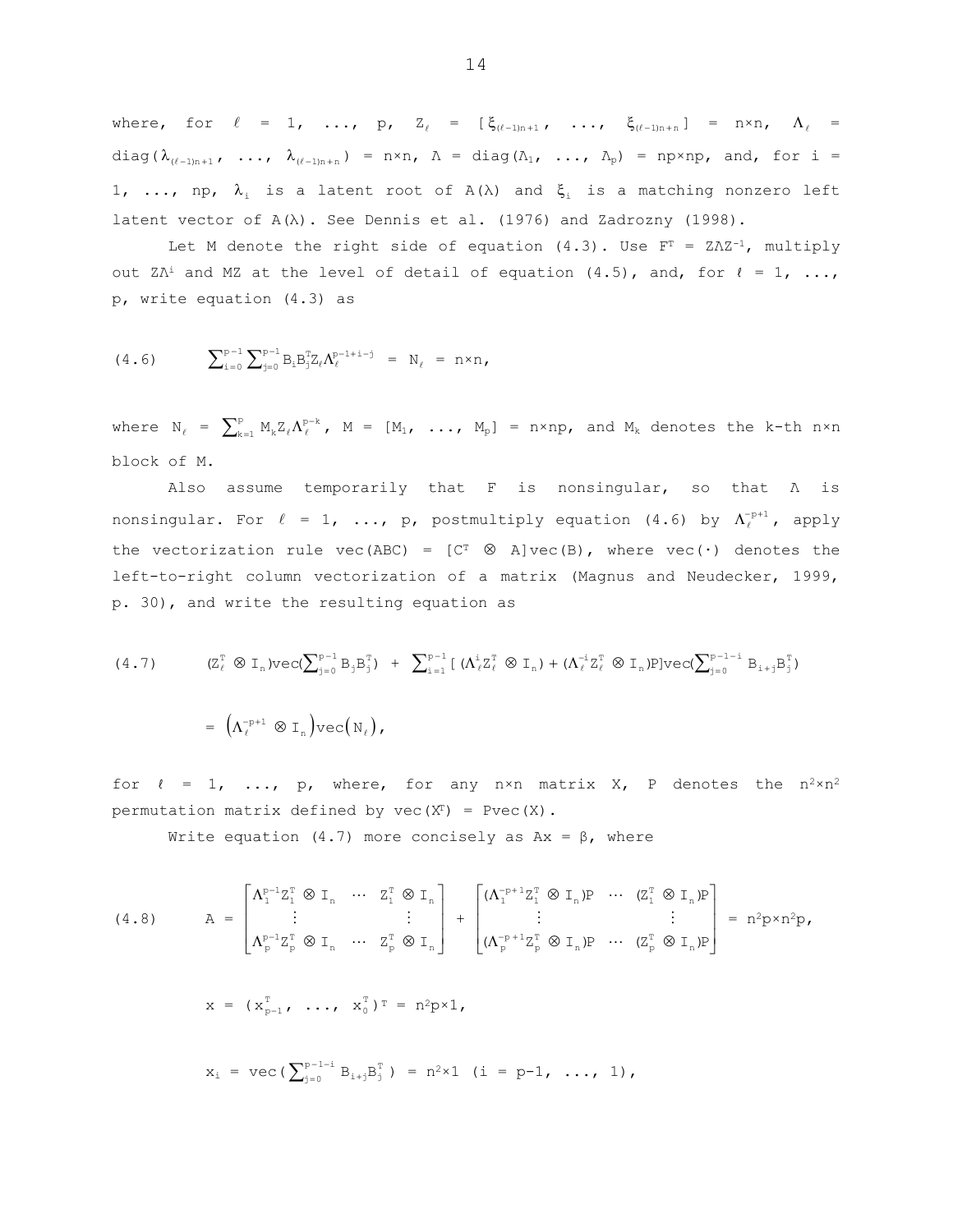$$
x_0 = \text{vec}(\sum_{j=0}^{p-1} B_j B_j^T)/2,
$$
  
\n
$$
\beta = (\beta_1^T, \dots, \beta_p^T)^T = n^2 p \times 1,
$$
  
\n
$$
\beta_{\ell} = (\Lambda_{\ell}^{-p+1} \otimes I_n) \text{vec}(N_{\ell}) = n^2 \times 1 \quad (\ell = 1, \dots, p),
$$

and P can postmultiply  $Z_{\ell}^{T} \otimes I_{n}$ , for  $\ell = 1, ..., p$ , in the last block column of the second part of A because  $\sum_{j=0}^{p-1} B_j B_j^T$  is symmetric.

To simplify  $Ax = \beta$  in order to verify that it can be solved for a unique value of x, first, write A as

(4.9) 
$$
A = \begin{bmatrix} \Lambda_1^{p-1} Z_1^T & \cdots & Z_1^T \\ \vdots & & \vdots \\ \Lambda_p^{p-1} Z_p^T & \cdots & Z_p^T \end{bmatrix} \otimes I_n + \begin{bmatrix} Z_1^T & \cdots & \Lambda_1^{-p+1} Z_1^T \\ \vdots & & \vdots \\ Z_p^T & \cdots & \Lambda_p^{-p+1} Z_p^T \end{bmatrix} Q \otimes I_n \begin{bmatrix} I_p \otimes P \end{bmatrix},
$$

where Q denotes the npxnp permutation matrix that permutes blocks of n columns of  $\Lambda$ -p+1ZT and P is the same permutation matrix as in equations (4.7)- $(4.8)$ . Use equation  $(4.5)$ , premultiply equation  $(4.9)$  by  $(Z^{-T}\Lambda^{p-1}\otimes I_n)$ , and obtain

$$
(4.10) \t\t (Z^{-T} \Lambda^{p-1} \otimes I_n) A = (F^{p-1} \otimes I_n) + S,
$$

where  $S = (Q \otimes I_n)(I_p \otimes P)$  is an n<sup>2</sup>p×n<sup>2</sup>p permutation matrix. Similarly,

$$
(4.11) \qquad \beta = \begin{bmatrix} \beta_1 \\ \vdots \\ \beta_p \end{bmatrix} = \begin{bmatrix} \Lambda_1^{-p+1} \otimes I_n \text{vec}(N_1) \\ \vdots \\ \Lambda_p^{-p+1} \otimes I_n \text{vec}(N_p) \end{bmatrix} = \begin{bmatrix} \Lambda_1^{-p+1} \otimes I_n \text{vec}(N_1) \\ \vdots \\ \Lambda_p^{-p+1} \otimes I_n \text{vec}(N_p) \end{bmatrix} = \begin{bmatrix} \Lambda_1^{-p+1} \otimes I_n \text{vec}(N_1^{p-k}Z_1^T \otimes I_n) \text{vec}(M_k) \\ \vdots \\ \Lambda_p^{-p+1} \otimes I_n \text{vec}(N_p^{p-k}Z_p^T \otimes I_n) \text{vec}(M_k) \end{bmatrix}
$$

$$
= \left(\Lambda^{-p+1} \otimes I_n\right) \begin{bmatrix} \Lambda_1^{p-1} Z_1^T \otimes I_n & \cdots & Z_1^T \otimes I_n \\ \vdots & & \vdots \\ \Lambda_p^{p-1} Z_p^T \otimes I_n & \cdots & Z_p^T \otimes I_n \end{bmatrix} \begin{bmatrix} vec(M_1) \\ \vdots \\ vec(M_p) \end{bmatrix} = \left(\Lambda^{-p+1} Z^T \otimes I_n\right) vec(M) .
$$

Premultiply equation (4.11) by  $(Z^{-T}\Lambda^{p-1}\otimes I_n)$ , compare the result with equation  $(4.10)$ , and obtain equation  $(4.7)$  as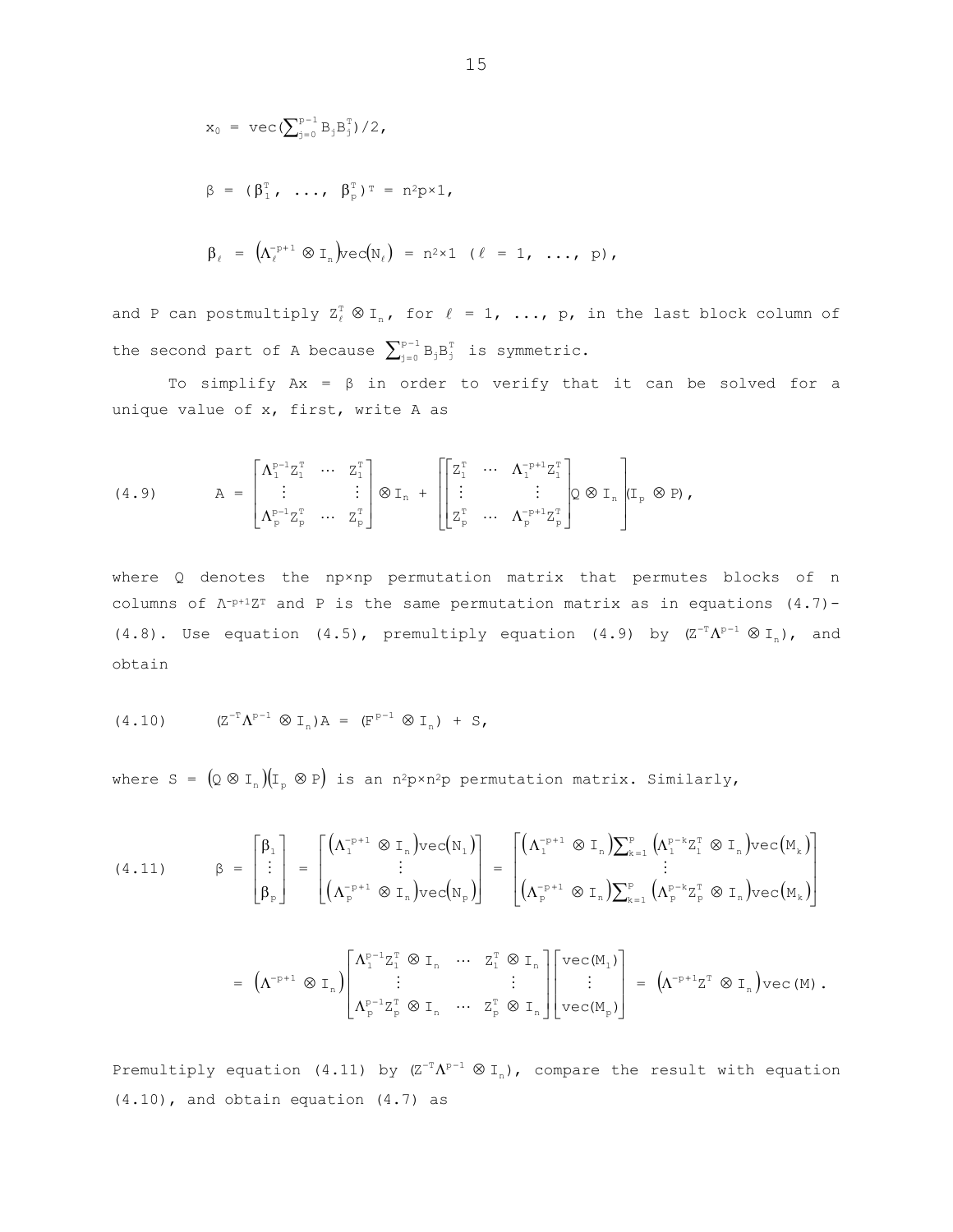(4.12) 
$$
[(F^{p-1} \otimes I_n) + S]x = vec(M).
$$

Because equation (4.12) is valid whether F is diagonalizable and nonsingular or not, having derived the equation, we no longer need these assumptions and, therefore, can and do withdraw them. Thus, in the end, these assumptions are unnecessary and serve only to reveal the derivation of equation (4.12) from equation (4.3). Figuring out how to do this without allowing F to be diagonalizable and nonsingular would be difficult.

There are two cases to consider in solving equation  $(4.12)$  for x:  $p = 1$ and  $p \geq 2$ .

If  $p = max(r, q+1) = 1$ , then,  $r = 1$ ,  $q = 0$ , equation (4.12) is unnecessary and equation (4.3) reduces to

$$
(4.13) \tB_0B_0^T = \overline{\Gamma}_L O_{L+1}(F,H) [O_{L+1}(F,H)^T O_{L+1}(F,H)]^{-1}.
$$

Because B<sub>0</sub> is nonsingular,  $B_0B_0^T$  is positive definite and B<sub>0</sub> can be determined uniquely from  $B_0B_0^T$  by Cholesky factorization.

If  $p \ge 2$ , then,  $(F^{p-1} \otimes I_n) + S$  must be nonsingular in order to solve equation (4.12) uniquely for x. Because all eigenvalues of F have moduli less than one (because the model is stationary) and all eigenvalues of S have moduli equal to one (because S is a permutation matrix that maps vectors on the unit hypersphere back to the unit hypersphere), theorem 5.1.1 of Lancaster and Rodman (1995, p. 98) implies that  $(F^{p-1} \otimes I_n)$  + S has nonzero eigenvalues and is nonsingular. Thus, we can solve equation (4.12) for a unique value of x in terms of previously determined AR parameters, as

$$
(4.14) \t x = [ (Fp-1 \otimes In) + S]-1 \text{vec} \{ \overline{\Gamma}_{L} O_{L+1}(F, H) [O_{L+1}(F, H) \Gamma O_{L+1}(F, H) ]^{-1} \}.
$$

 We now describe the final steps for determining the MA parameters from x. We already have the n×n MA characteristic polynomial

$$
(4.15) \t\t B(\lambda) = B_0 \lambda^q + B_1 \lambda^{q-1} + \ldots + B_{q-1} \lambda + B_q
$$

and now also define the n×n characteristic polynomial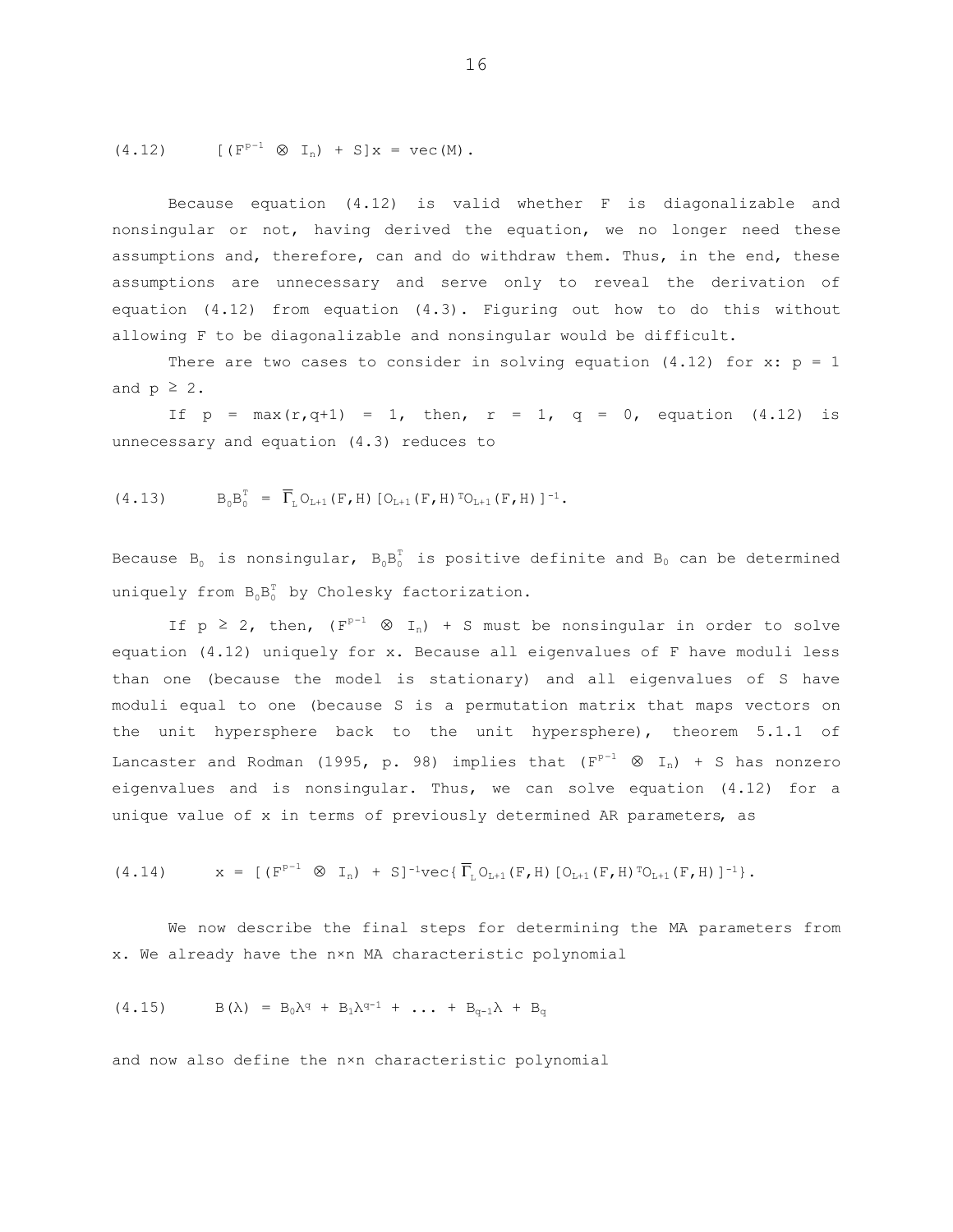$$
(4.16) \tX(\lambda) = X_q \lambda^q + \ldots + X_1 \lambda + 2X_0 + X_1^T \lambda^{-1} + \ldots + X_q^T \lambda^{-q},
$$

where, for i =  $0$ , ..., q, upper-case  $X_i$  are unique n×n unvectorizations of the  $n^2 \times 1$  lower-case  $x_i$  defined by equations (4.8) and  $\lambda$  is a complex-valued scalar. If  $p-1 \ge q+1$ , then,  $X_i = 0_{n \times n}$ , for  $i = q+1$ , ...,  $p-1$ , equation (4.12) could be reduced by deleting the first p-q-1 columns of  $(F^{p-1} \otimes I_n) + S$  and the first p-q-1 elements of x, and solving equation (4.12) in the manner of equations  $(3.6)-(3.7)$ .

Multiplying out  $B(\lambda^{-1})B(\lambda)^T$  and comparing the resulting coefficients of  $\lambda$ with those of  $X(\lambda)$  verifies that the factorization

$$
(4.17) \tX(\lambda) = B(\lambda^{-1}) B(\lambda)^T
$$

exists. The factorization exists because  $X(\lambda)$  has been derived based on covariances of variables which are assumed to be generated by VARMA model (2.1). If  $X(\lambda)$  is divided by  $2\pi$  and  $\lambda$  is restriced to  $e^{-i\omega}$ , where  $i = \sqrt{-1}$ and  $-2\pi < \omega \leq 2\pi$ , then,  $X(\lambda)$  becomes the spectral density of the MA part of VARMA model (2.1).

 Zadrozny (1998) described an eigenvalue method of undetermined coefficients for solving a linear rational expectations model. The first step of doing this is computing the factorization  $C(\lambda) = K(\lambda)\Phi(\lambda)$ , such that  $\Phi(\lambda)$ contains the smallest np roots of  $C(\lambda)$ , usually the stationary roots inside the unit circle. Because  $B(\lambda)^T$  in  $X(\lambda) = B(\lambda^{-1})B(\lambda)^T$  corresponds to  $\Phi(\lambda)$  in  $C(\lambda) = K(\lambda) \Phi(\lambda)$ , it can be also be computed using the eigenvalue method of undetermined coefficients. In fact, the method applies without modification to computing  $B(\lambda)$ , because ensuring that  $B(\lambda)$  is miniphase is the same as ensuring that  $\Phi(\lambda)$  contains the np smallest roots of  $C(\lambda)$ . Here, skew symmetry of X(λ) implies that X(λ) has 2nq roots in nq reciprocal pairs. If a pair of roots is off the unit circle, then, the root inside the unit circle is chosen for the MA solution. If a pair of roots is on the unit circle, then, additional assumptions must be introduced to decide which root and associated latent vector (for repeated roots) should be chosen for the MA solution, akin to introducing additional assumptions for resolving global unidentification, as discussed in section 1.

Let  $\overline{\overline{B}}^T U = U\Omega$  denote the right (column) eigenvalue decomposition of  $\overline{B}^T$ , where Ω is an nq×nq diagonal matrix of eigenvalues and U is an nq×nq matrix of right eigenvectors. Because  $\overline{B}$  has the block-companion form of F in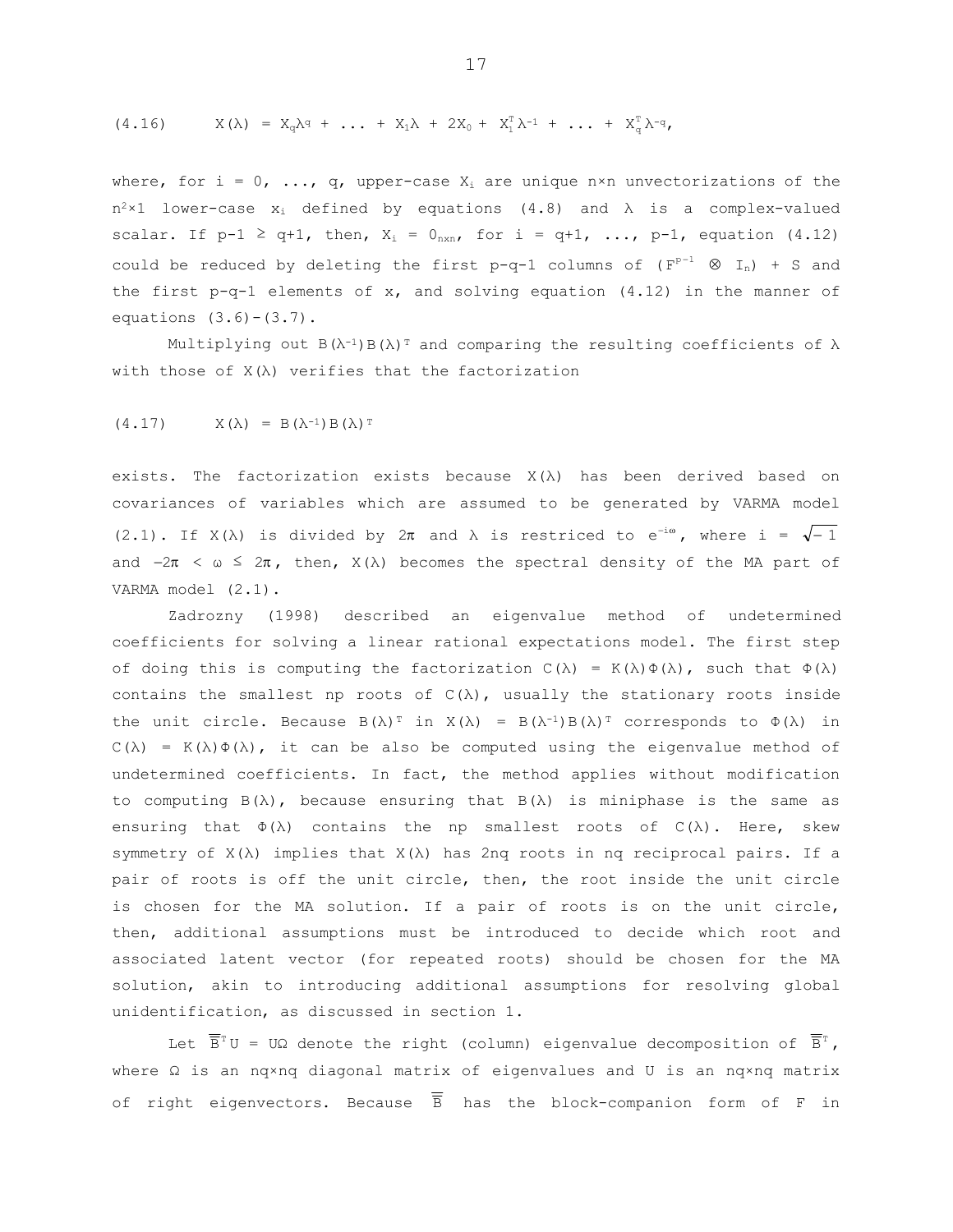equation (2.3), the columns of U have the block-Vandermonde form of the left (row) eigenvectors of F in equation (4.4). Then, following Zadrozny (1998, pp. 1358-1359), the upper n×ng part of  $\overline{\overline{B}}^{\text{T}}U = U\Omega$  is

$$
(4.18) \qquad [\overline{B}_{1}^{T}, \ldots, \overline{B}_{q}^{T}]U = [U_{1}\Omega_{1}^{q}, \ldots, U_{q}\Omega_{q}^{q}], \qquad U = \begin{bmatrix} U_{1}\Omega_{1}^{q-1} & \cdots & U_{q}\Omega_{q}^{q-1} \\ \vdots & & \vdots \\ U_{1} & \cdots & U_{q} \end{bmatrix},
$$

where, for i = 1, ..., q,  $U_i$  and  $\Omega_i$  are defined analogously to  $Z_i$  and  $\Lambda_i$  in equation  $(4.5)$ .

Equation (4.18) can be solved for  $\overline{B}_i$ , for i = 1, ..., q, because diagonalizability condition VI means that U is nonsingular. Because U and  $\Omega$ are intermediate, not given, values, it might seem that the  $\overline{B}_i$  could be nonunique. We now prove that the  $\overline{B}_i$  are unique. First,  $\Omega$  is unique because its nq diagonal elements are chosen from the 2nq eigenvalues of  $\overline{B}$  by a determinate rule, such as that the chosen eigenvalues have minimal moduli. Second, if the eigenvalues in  $\Omega$  are distinct, then, U is unique (Wilkinson, 1965, p. 5). Third, if some eigenvalues in  $\Omega$  are repeated, then, right eigenvectors of  $\overline{\overline{B}}^T$  in U of repeated eigenvalues are nonunique. Let  $\tilde{U}$  denote another matrix of right eigenvectors of  $\overline{\overline{B}}^T$ . For given U and  $\tilde{U}$ , there is an nqxnq nonsingular matrix M such that  $\tilde{U} = UM$ , because U and  $\tilde{U}$  are nonsingular by diagonalizability. Because  $\overline{\overline{B}}^{T} = \tilde{U}\Omega\tilde{U}^{-1} = UM\Omega M^{-1}U^{-1} = U\Omega U^{-1}$ , because  $\overline{\overline{B}}^{T}$  has the same eigenvalues for any eigenvalue decomposition, it follows that  $\overline{B}_i$ , for  $i = 1, \ldots, q$ , that satisfy equation (4.18) are unique, whether or not eigenvalues in  $\Omega$  are distinct.

It remains to determine unique values of  $B_i$ , for i = 0, ..., q. Factorization (4.17) can be restated as  $X(\lambda) = \overline{B}(\lambda^{-1})B_0B_0^T\overline{B}(\lambda)^T$ , where  $\overline{B}(\lambda) = I_n\lambda^q$  +  $\overline{B}_1 \lambda^{q-1}$  + ... +  $\overline{B}_{q-1} \lambda$  +  $\overline{B}_q$ . Suppose that  $\lambda_0$  is not a root of  $\overline{B}(\lambda)$ , so that  $|\overline{B}(\lambda_0)| \neq 0$ . Then,  $B_0B_0^T$  can be determined as

$$
(4.19) \tB_0B_0^T = \overline{B}(\lambda_0^{-1})^{-1}X(\lambda_0)\overline{B}(\lambda_0)^{-T},
$$

where superscript  $-T$  denotes inversion and transposition. Because  $B_0$  is nonsingular, a unique value of B<sub>0</sub> can be determined from positive definite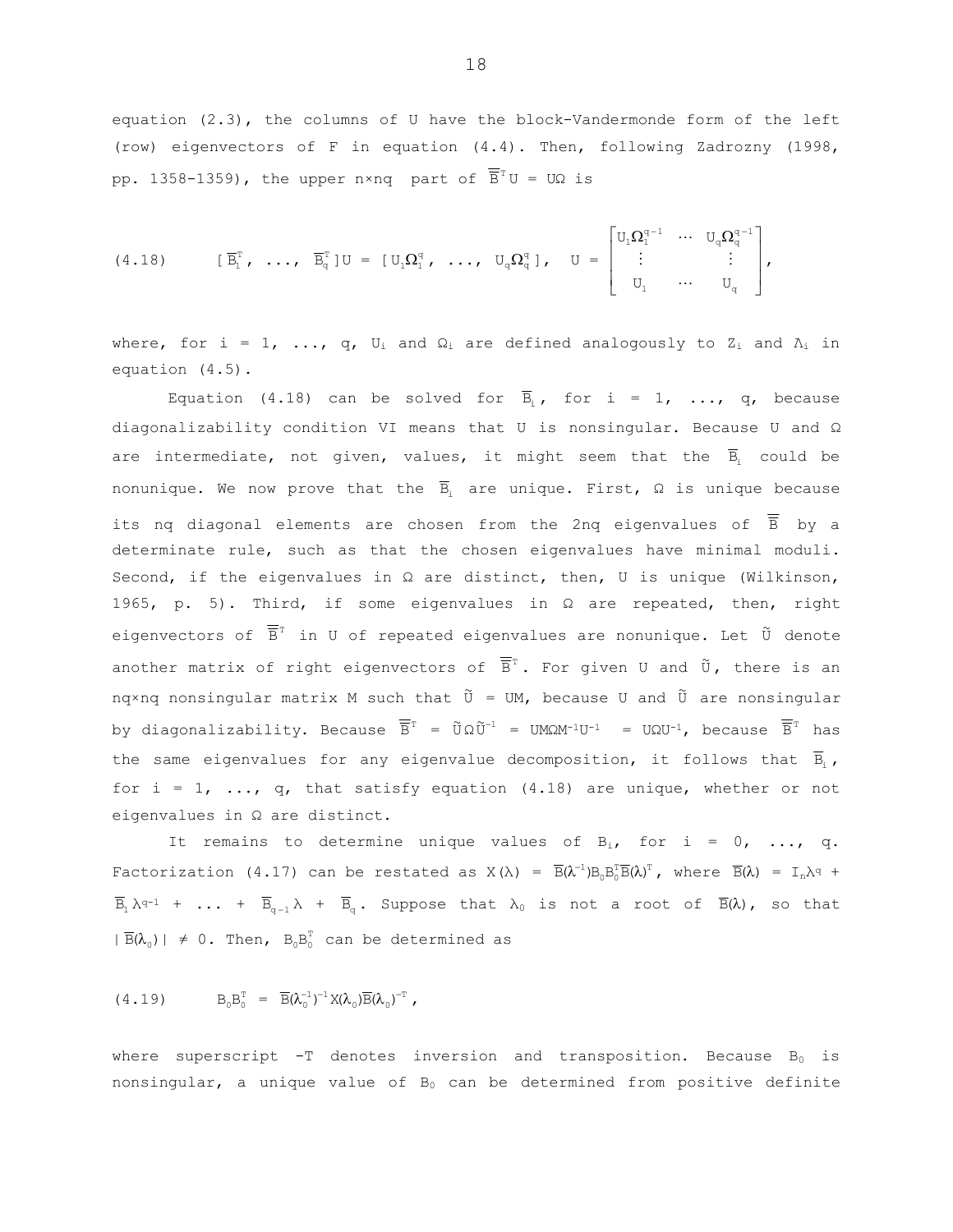$B_0B_0^T$  by Cholesky factorization, whereupon unique values of  $B_i = -\overline{B}_i B_0$ , for i = 1, ..., q, are determined.

Therefore, unique values of  $B_i$ , for i = 0, ..., q, are determined for given x from equation (4.13) or from equations (4.14)-(4.19).

We adapt the above solution for the MA parameters from SFD to MFD in essentially the same way as we adapted the solution for the AR parameters from SFD to MFD at the end of section 3. Consider the same partition H =  $[H_1^T]$ ,  $H_2^T$ ] as in section 3. Similarly, replace H with  $H_1$  in  $O_{L+1}(F,H)^T$  on the left side of equation (4.2), correspondingly reduce columns of  $\overline{\Gamma}_{\!\scriptscriptstyle{\rm E}}$  on the right side of the equation, and proceed as in the SFD case, from equations (4.13)- (4.14) to equation (4.19). The adaptation to MFD works iff rank $[O_{L+1}(F,H_1)] =$ np, which, as in the AR case, generally also requires increasing L and imposing additional restrictions on the AR parameters.

 This section has proved that the MA parameters of VARMA model (2.1) are identified with SFD or MFD under conditions I-VI of stationarity, regularity, miniphaseness, controllability, observability, and diagonalizability, conditional on the AR parameters having been identified.

### **5. Concluding discussion.**

 The paper concludes with discussions of common left AR and MA factors, necessity of the identifying conditions, numerical illustration of identification, and extension to identifcation of structural parameters.

## **5.1. Common left AR and MA factors.**

All parameters of VARMA model (2.1) have been proved to be identified when the model satisfies conditions I-VI and its variables are observed with either single-frequency data (SFD) according to the first definition in section 1 or with mixed-frequency data (MFD). Because the AR parameters were proved to be identified independently of the MA parameters, all ARMA parameters were proved to be identified. Has redundancy between the AR and MA parameters been precluded in the sense that the AR and MA characteristic equations have no common left factors? Hannan (1969) emphasized the absence of this condition as a condition for identifying AR and MA parameters. However, because controllability condition (2.6) precludes common AR and MA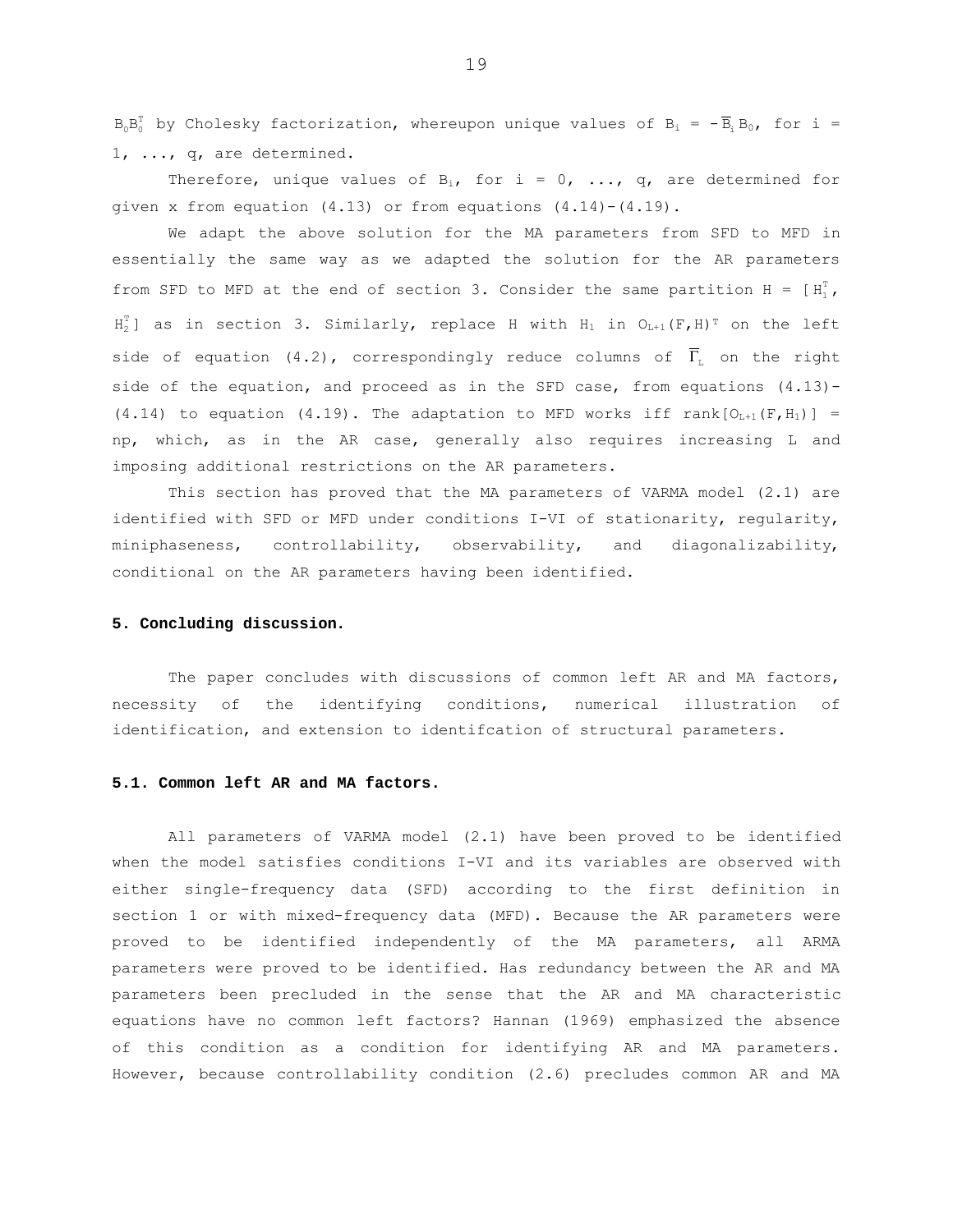pairs of latent roots and left latent vectors, it precludes common left AR and MA factors.

# 5.2. Necessity of the identifying conditions.

The paper proved that identifying conditions I-VI are sufficient to identify the parameters of a VARMA model, but did not prove that the conditions are as a whole necessary for identification. Each condition is necessary or appears to be necessary in some part of the proof. Stationarity (I) is necessary for otherwise the identification problem is not well posed. Regularity (II) appears to be necessary for identifying the MA parameters, although Zadrozny (1998) defined an analogue of  $\overline{\overline{B}}$  that doesn't require regularity, which suggests that it may be unnecessary. Miniphaseness (III) is necessary for otherwise some MA parameters with roots on the unit circle are ruled out and cannot be identified. Controllability (IV) appears to be necessary for separately identifying the AR and MA parameters. Observability (V) appears to be necessary for identifying the AR parameters. Diagonalizability (VI) appears to be necessary for identifying the MA parameters. The present proof follows a particular method for determining the parameters from data covariances. However, a general proof of whether conditions I-VI as a whole are necessary for identifying the parameters must be independent of any particular method for determining them.

#### 5.3. Numerical illustration of identification.

Sections 3-4 proved that parameters of VARMA model (2.1) are identified for SFD if  $C_L(F, VH^T)$  and  $O_p(F, H)$  have full rank and are identified for MFD if  $C_L(F, VH_1^T)$  and  $O_p(F, H_1)$  have full rank, in both cases for sufficiently large L. As an illustration of identification for MFD, consider the estimated bivariate ARMA(1,1) model of monthly employment and quarterly GNP in Zadrozny

(1990a,b). The model has estimated coefficient matrices  $\hat{A}_1 = \begin{bmatrix} .799 & .417 \\ .203 & .353 \end{bmatrix}$ ,  $\hat{B}_0$ 

 $=\begin{bmatrix} 2.37 & 0.00 \\ .634 & 1.34 \end{bmatrix}$ ,  $\hat{B}_1 = \begin{bmatrix} -.615 & -.697 \\ 1.72 & -.613 \end{bmatrix}$ , the model is stationary (I), miniphase (III), controllable (IV), and diagonalizable (VI), because AR roots of .942 and .209 and MA roots of .289  $\pm$  .643 $\sqrt{-1}$  are less than one in modulus and are distinct, and the model is regular (II) because  $\hat{B}_0$  is nonsingular. For L = p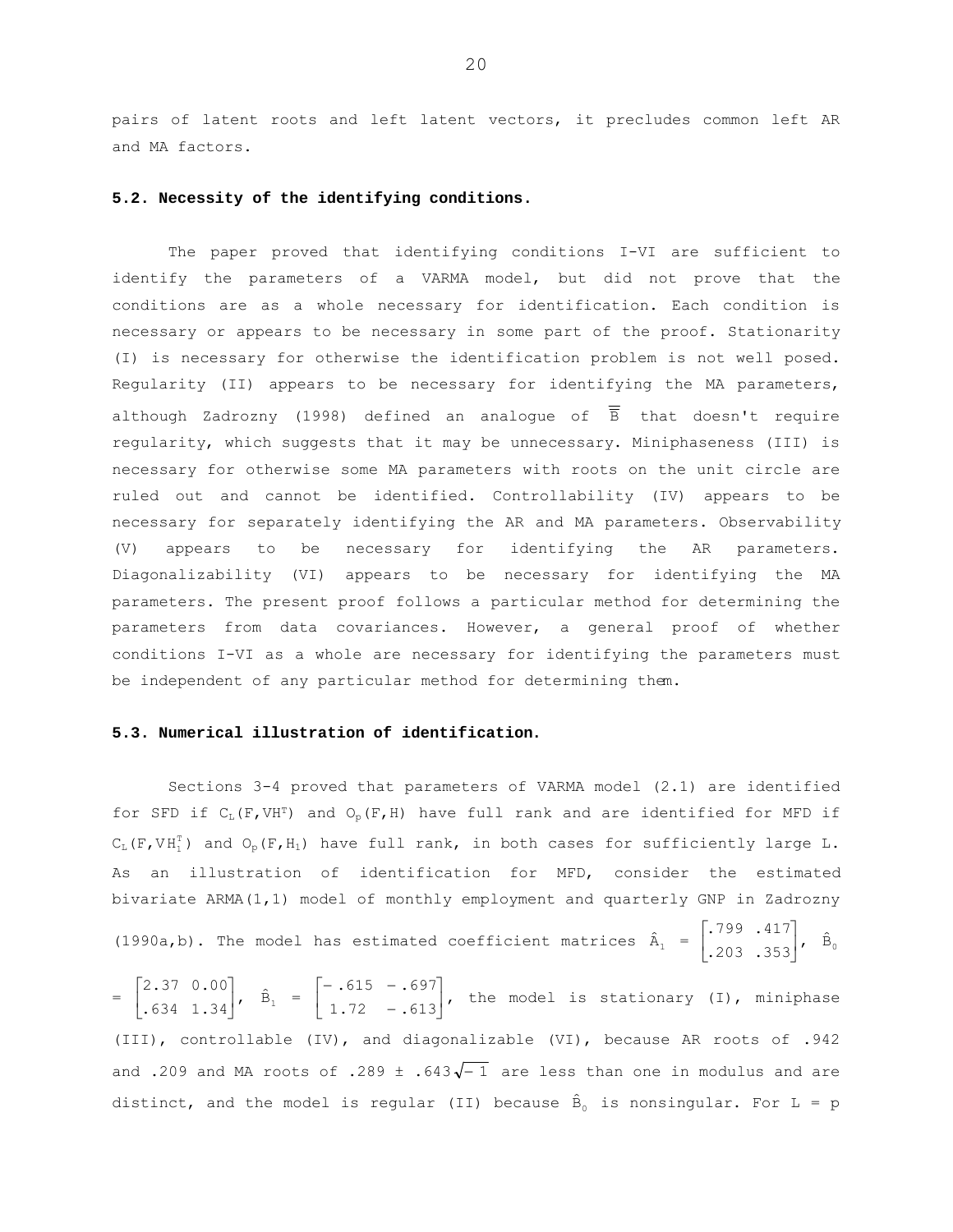$$
= 2 \text{ and } H_1 = (1, 0, 0, 0), C_{L}(F, VH_1^T)^T = \begin{bmatrix} v_{11} & v_{21} & v_{31} & v_{41} \\ a_{11}v_{11} + a_{12}v_{21} + v_{31} & a_{21}v_{11} + a_{22}v_{21} + v_{41} & 0 & 0 \end{bmatrix}
$$
  
and  $O_p(F, H_1) = \begin{bmatrix} 1 & 0 & 0 & 0 \\ a_{11} & a_{12} & 1 & 0 \end{bmatrix}$ , where  $a_{1j}$  and  $v_{1j}$  denote  $(i, j)$  elements of  $A_1$  and  $V$ .  $C_{L}(F, VH_1^T)$  has full rank 2 for the parameter values and the structure of

 $O_p(F,H_1)$  implies that it has full rank 2 for all values of  $a_{11}$  and  $a_{12}$ , so that the model is identified for the MFD.

 Observability is the only identifying condition that depends on how variables of a model are observed. Section 3 proved that observability holds for SFD and all parameter values. For MFD, observability may or may not depend on the parameters. In the above model, observability holds for the MFD and all parameter values. However, if we drop the MA part and the bottom half of the state vector in order to maintain controllability, then,  $C_L(F, V H_1^T)^T =$ 

 $\begin{bmatrix} v_{11} & v_{21} \\ a_{11}v_{11} + a_{12}v_{21} & a_{21}v_{11} + a_{22}v_{21} \end{bmatrix}$ + <sup>21121111</sup> + <sup>21221121</sup> 11 21  $v_{11}$   $v_{21}$   $v_{22}$  and  $v_{p}(F,H_1) = \begin{bmatrix} 1 & 0 \\ a_{11} & a_{12} \end{bmatrix}$  $\overline{a}$  $a_{11}$   $a_{12}$  $\begin{bmatrix} 1 & 0 \\ 0 & 0 \end{bmatrix}$  continue to have full rank 2 for the parameter values, but now  $O_p(F, H_1)$  has full rank 2 iff  $a_{12} \neq 0$ .

 Adding parameters usually complicates estimation and identification, but independence of observability from  $a_{12}$  simplifies identification and could result in AR parameters being estimated more accurately. This would be unusual because MA parameters are usually the more difficult parameters to estimate accurately and their presence often reduces precision of estimation of AR parameters. The condition for  $C_L(F, V H_1^T)$  to have full rank is difficult to interpret, but observability condition  $a_{12} \neq 0$  means simply that quarterly GNP, the low-frequency variable, feeds back at monthly intervals on monthly employment, the high-frequency variable.

#### **5.4. Identification of structural parameters.**

 If a VARMA model has no underlying structure, then, its parameters are equivalently structural and reduced-form. Consider now structural VARMA models with underlying structural parameters in vector  $\theta$  that are mapped to reduced-form parameters in vector  $\varphi$  by some differentiable function  $f(\theta)$ . Usually, an estimation method produces an estimate  $\hat{\theta}$  of  $\theta$  that minimizes a twice-differentiable composite function  $g(f(\theta))$  (in reduced-form estimation,  $\varphi \equiv \theta$ ). Proposed structural and reduced-form methods for estimating VARMA models with MFD are maximum likelihood (Zadrozny, 1988, 1990a,b), extended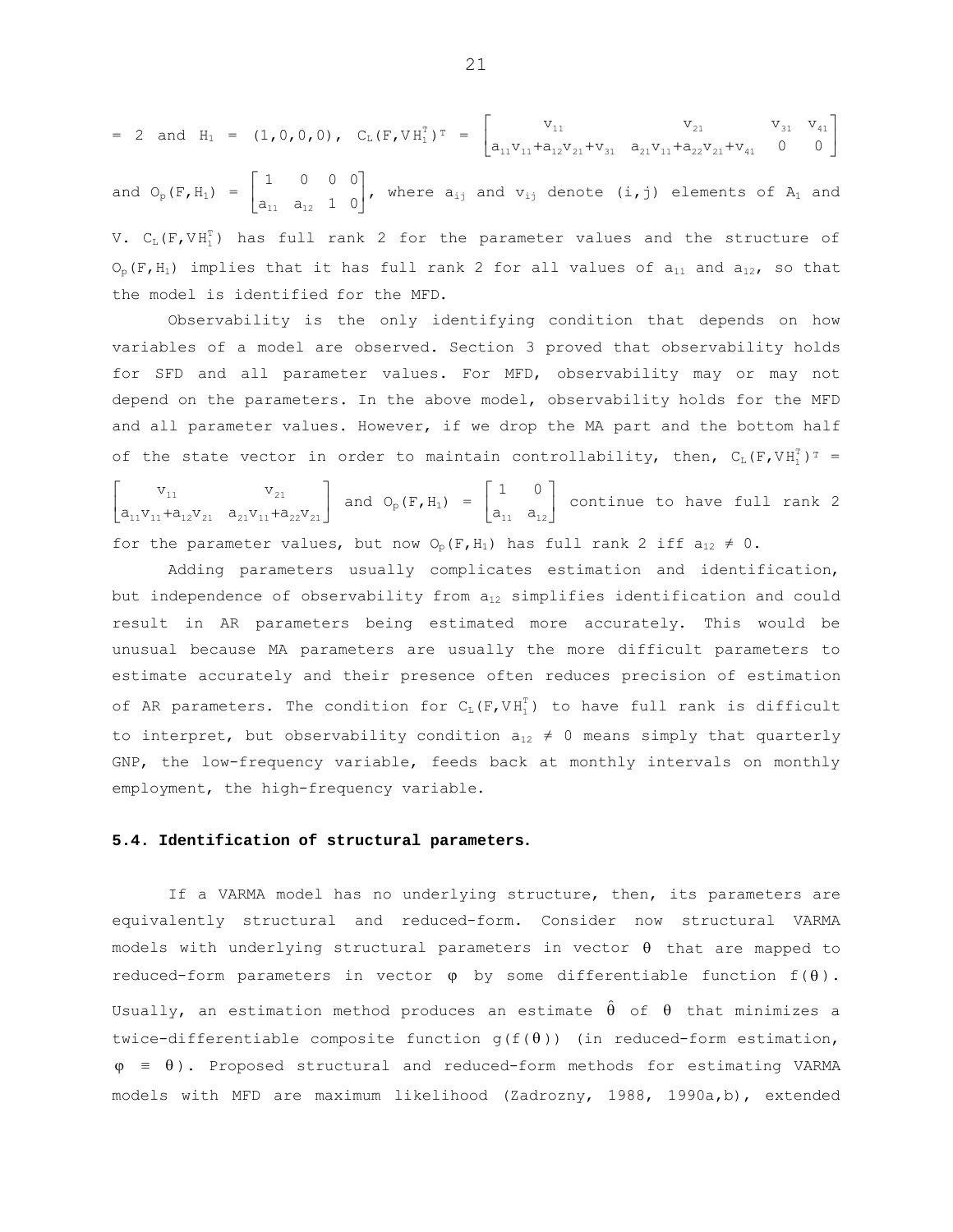Yule-Walker (Chen and Zadrozny, 1998), Bayesian (Eraker et al., 2015), MIDAS (Ghysels et al., 2007), and stacking (Ghysels, 2012). After putting more details into  $g(\cdot)$ , in theory  $\theta$  is identified if the smallest nonnegative eigenvalue of  $J_0^T K_0 J_0$  is positive, where  $J_0$  and  $K_0$  are Jacobian and Hessian matrices of  $f(\theta)$  and  $g(\varphi)$  evaluated at true values  $\theta_0$  and  $\varphi_0 = f(\theta_0)$ ; and, in practice,  $\hat{\theta}$  is estimated accurately or is "strongly identified" if the smallest nonnegative eigenvalue of  $\hat{J}^T \hat{K} \hat{J}$  is sufficiently positive, where  $\hat{J}$ and  $\hat{\kappa}$  are evaluated at estimated values  $\hat{\theta}$  and  $\hat{\varphi} = f(\hat{\theta})$ . Dynamic stochastic general equilibrium (DSGE) models (Smets and Wouters, 2003) are now commonly used structural models in macroeconomic analysis. Recent research on identification of structural VARMA models has been motivated by this use. For example, Komunjer and Ng (2011) and Kociecki and Kolasa (2013) studied some, but not all, necessary conditions for identification of DSGE models with VARMA reduced forms. The present paper contributes to this literature by effectively proving that true or estimated K is positive definite if, respectively, true or estimated ARMA parameters satisfy conditions I-VI.

#### 6. Appendix.

The appendix proves that, under conditions I-IV of stationarity, regularity, miniphaseness, and controllability,  $C_{np}(F, VH^T)$  has full rank np, which contributes to the proof in the text below equation (3.5) that matrix D in equations (3.5) and (3.6) has full rank np.

For  $i = 1, ..., np,$  consider

$$
(6.1) \t z_i^{\mathrm{T}} C_{\mathrm{np}}(F, G) = (\lambda_i^{\mathrm{p-1}} \xi_i^{\mathrm{T}}, \ldots, \xi_i^{\mathrm{T}})^{\mathrm{T}} \left[ \begin{bmatrix} B_0 \\ \vdots \\ B_{\mathrm{p-1}} \end{bmatrix}, F \begin{bmatrix} B_0 \\ \vdots \\ B_{\mathrm{p-1}} \end{bmatrix}, \cdots, F^{\mathrm{np-1}} \begin{bmatrix} B_0 \\ \vdots \\ B_{\mathrm{p-1}} \end{bmatrix} \right]
$$

$$
= \ \xi_i^{\mathtt T} \; [\; {\sum_{j=0}^{p-1}} \, B_j \lambda_i^{p-1-j} \; , \ \ \, {\sum_{j=0}^{p-1}} \, B_j \lambda_i^{p-j} \; , \ \ \, \ldots \, , \ \ \, {\sum_{j=0}^{p-1}} \, B_j \lambda_i^{np+p-2-j} \; ] \; ,
$$

where  $z_i$  is a left eigenvector of F and  $\lambda_i$  is its matching eigenvalue.

There are two cases:  $r \geq q+1$  and  $r \leq q$ . If  $r \geq q+1$ , then,  $p =$ max(r,q+1) = r and, because  $B_i = 0_{n \times n}$  for  $j \ge q+1$ ,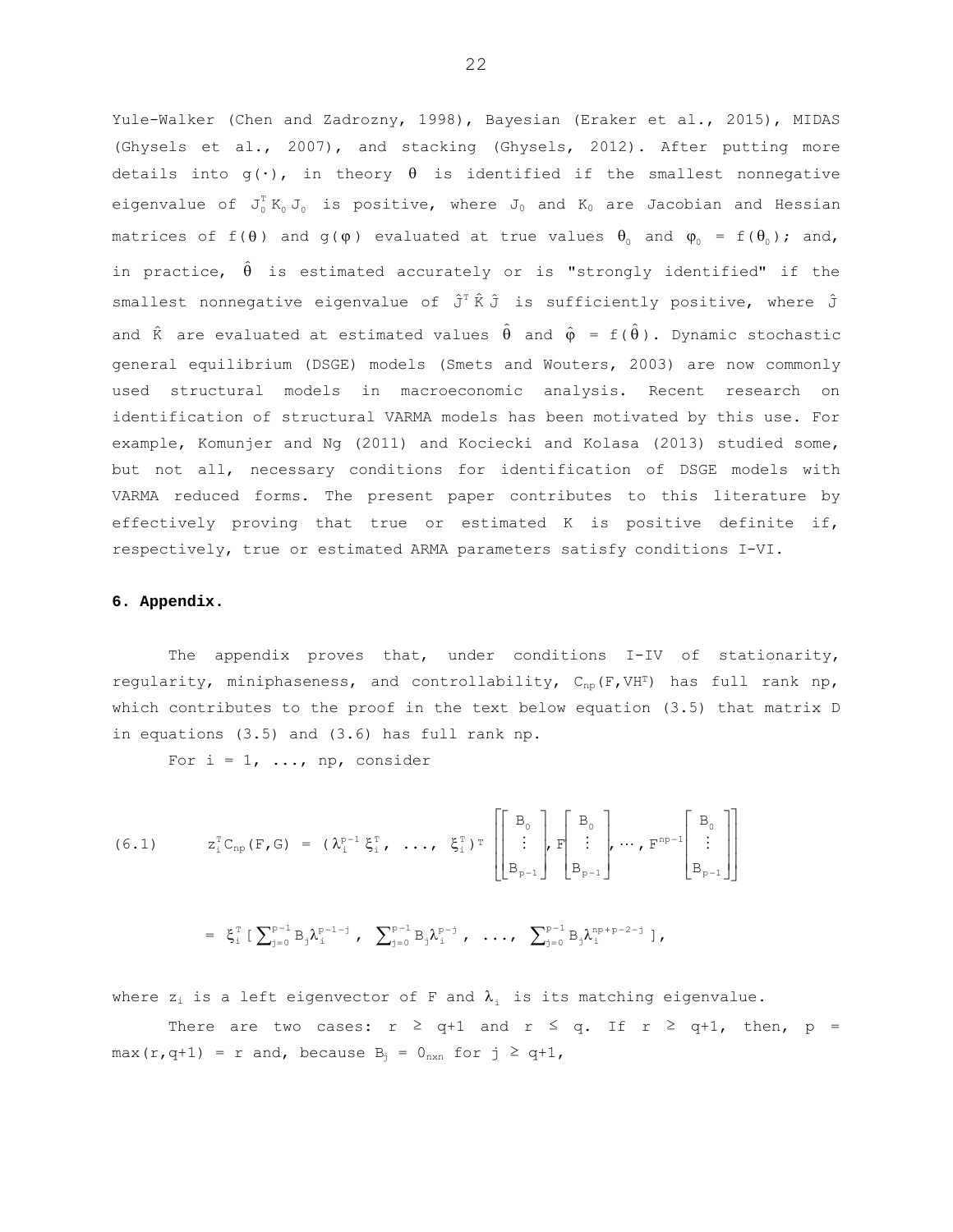$$
(6.2) \t z_i^{\mathrm{T}} C_{\mathrm{np}}(F, G) = (\lambda_i)^{\max(r-q-1, 0)} [\xi_i^{\mathrm{T}} B(\lambda_i), \xi_i^{\mathrm{T}} B(\lambda_i), \lambda_i, \ldots, \xi_i^{\mathrm{T}} B(\lambda_i), \lambda_i^{\mathrm{np-1}}],
$$

where  $B(\lambda_i) = \sum_{j=0}^q B_j \lambda_i^{q-j}$ . If  $r \leq q$ , then,  $p = q+1$  and equation (6.2) continues to hold with the understanding that  $(\lambda_i)$ <sup>max(r-q-1,0)</sup> = 1 for any zero or nonzero  $\lambda_i$ . Then, equations (3.4) and (6.2) imply that

$$
(6.3) \t z_i^{\mathrm{T}} V H^{\mathrm{T}} = (\lambda_i)^{\max(r-q-1,0)} [\xi_i^{\mathrm{T}} B(\lambda_i), \ldots, \xi_i^{\mathrm{T}} B(\lambda_i)\lambda_i^{\mathrm{np}-1}, \ldots] \begin{bmatrix} G^{\mathrm{T}} \\ \vdots \\ G^{\mathrm{T}} (F^{\mathrm{T}})^{\mathrm{np}-1} \\ \vdots \end{bmatrix} H^{\mathrm{T}}
$$

$$
= (\lambda_i)^{\max(r-q-1,0)} \xi_i^{\text{T}} B (\lambda_i)^{\text{T}} \sum_{j=0}^{\infty} (\lambda_i F^{\text{T}})^j H^{\text{T}} = (\lambda_i)^{\max(r-q-1,0)} \xi_i^{\text{T}} B (\lambda_i)^{\text{T}} [I_{np} - \lambda_i F^{\text{T}}]^{-1} H^{\text{T}},
$$

where stationarity implies that  $\sum_{j=0}^{\infty} \, (\lambda_{\textrm{i}} \text{F}^{\textrm{T}})^j$  exists and equals  $[\text{I}_{\text{np}}\text{-}\lambda_{\textrm{i}} \text{F}^{\textrm{T}}\, ]^{\textrm{-1}}$ , so that the last equality in equation (6.3) holds. Thus, because controllability implies that  $(\lambda_i)^{\max(r-q-1)}$ ,  $\xi_i^T B(\lambda_i) \neq 0_{1xn}$ , it follows that  $z_i^T V H^T \neq 0_{1xn}$  if, but not necessarily only if,  $\widetilde{M} = H[I_{np} - \lambda_{i} F]^{-1}G$  is nonsingular.

To prove that  $\tilde{M}$  is nonsingular, consider observation equation (2.2), state equation (2.3) modified hypothetically as  $x_t = \lambda_i F x_{t-1} + G \varepsilon_t$ , where F and G are unchanged from equation (2.3); for i = 1, ..., np,  $\lambda_i$  continues to denote an eigenvalue of F; and, the state vector is partitioned into  $n \times 1$ subvectors as  $x_t = (x_{1,t}^T, ..., x_{p,t}^T)^T$ . The modified state equation may be written out as

(6.4) 
$$
x_{1,t} = \lambda_{i}A_{1}x_{1,t-1} + \lambda_{i}x_{2,t-1} + B_{0}\varepsilon_{t},
$$

$$
\vdots \qquad \vdots
$$

$$
x_{p-1,t} = \lambda_{i}A_{p-1}x_{1,t-1} + \lambda_{i}x_{p,t-1} + B_{p-2}\varepsilon_{t},
$$

 $\label{eq:10} \begin{array}{rclclcl} x_{p,\,t} & = & \lambda_i A_p x_{1,\,t-1} & + & B_{p-1} \epsilon_t \, . \end{array}$ 

Replace  $x_{p,t-1}$  on the right side of the next-to-last equation in (6.4) for  $x_{p-1,t}$  with the right side of the last equation in (6.4) for  $x_{p,t}$  lagged one period; then, replace  $x_{p-1,t-1}$  on the right side of the next-to-next-to-last equation for  $x_{p-2,t}$  with the right side of the just obtained equation for  $x_{p-1,t}$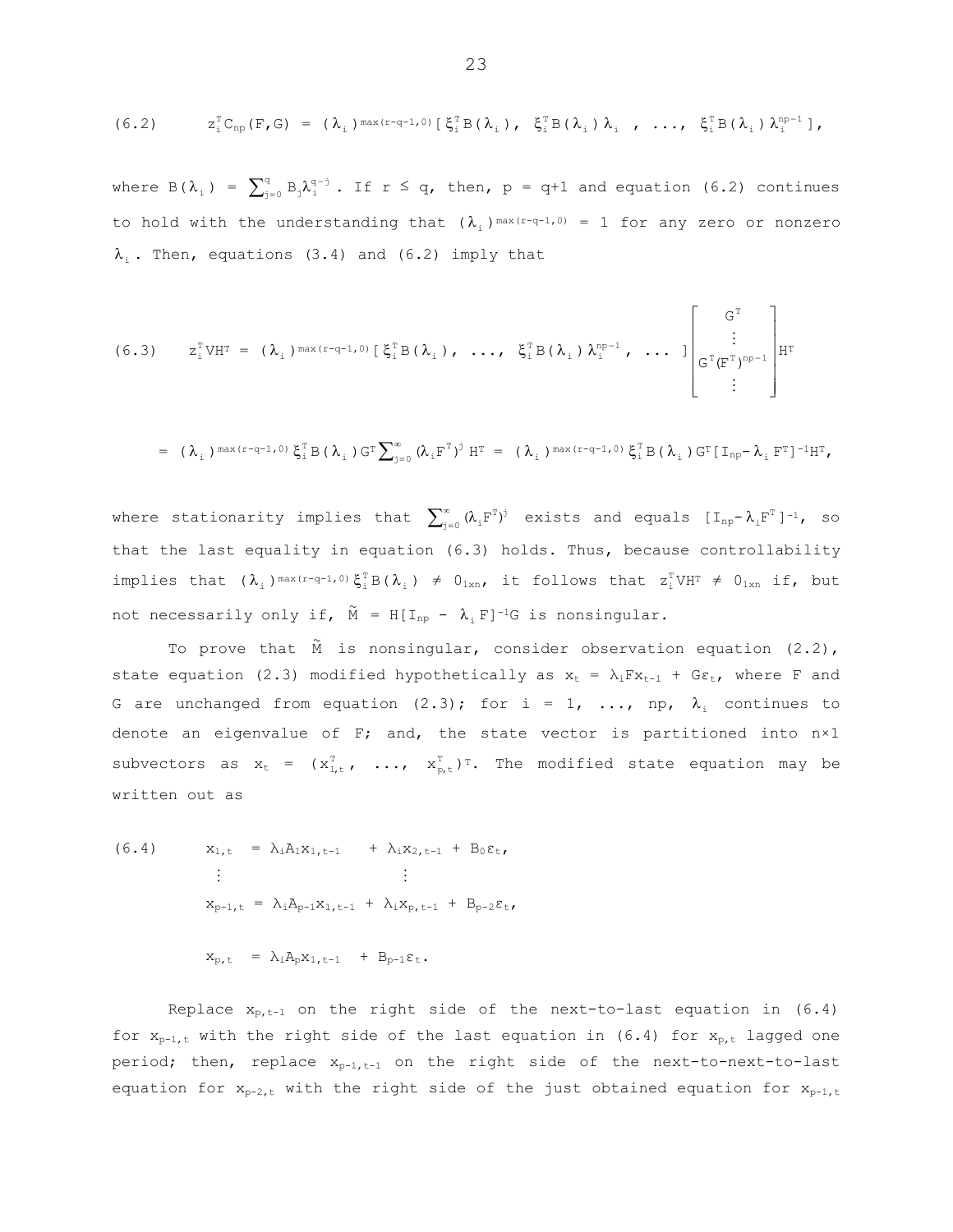lagged one period; continue like this; after using observation equation (2.2) to replace  $x_{1,t}$  with  $y_{t}$ , obtain

$$
(6.5) \t yt = \lambda_{i}A_{1}y_{t-1} + ... + \lambda_{i}^{p}A_{p}y_{t-p} + B_{0}\epsilon_{t} + \lambda_{i}B_{1}\epsilon_{t-1} + ... + \lambda_{i}^{p-1}B_{p-1}\epsilon_{t-p+1}.
$$

Consider equation (6.5) at the steady-state output  $\overline{y}$  for any constant input  $\bar{\epsilon}$ . There are two cases:  $\lambda_i = 0$  and  $\lambda_i \neq 0$ . If  $\lambda_i = 0$ , then, the steady state of equation (6.5) is  $\overline{y}$  =  $\widetilde{N}\overline{\epsilon}$ , where  $\widetilde{N}$  =  $B_0$ , so that regularity condition II implies that  $\widetilde{N}$  is nonsingular. If  $\lambda_{i} \neq 0$ , then, because  $A_{j} = 0_{n \times n}$ for j ≥ r+1 and B<sub>k</sub> = 0<sub>nxn</sub> for k ≥ q+1, the steady state of equation (6.5) is  $A(\lambda_i^{-1}) \overline{y} = \lambda_i^{q-r} B(\lambda_i^{-1}) \overline{\epsilon}$ , where  $A(\lambda_i^{-1}) = I_n \lambda_i^{-r} - A_1 \lambda_i^{-r+1} - ... - A_r$  and  $B(\lambda_i^{-1}) = I_n$  $B_0\lambda_1^{-q}$  +  $B_1\lambda_1^{-q+1}$  + ... +  $B_q$ . Because stationarity condition I implies that A( $\lambda_1^{-1}$ ) is nonsingular,  $\overline{y}$  =  $\widetilde{N} \overline{\epsilon}$ , where  $\widetilde{N}$  =  $\lambda_i^{q-r} A(\lambda_i^{-1})^{-1} B(\lambda_i^{-1})$ . Miniphase condition III implies that  $B(\lambda_i^{-1})$  is nonsingular, so that  $\tilde{N}$  is nonsingular. Because statespace representation (2.2) and (6.4) implies that  $\overline{y}$  =  $\widetilde{M} \, \overline{\epsilon}$ , where  $\widetilde{M}$  =  $\widetilde{N}$ , it follows that  $\tilde{M}$  is nonsingular. Therefore, for any  $\lambda_i$ ,  $\tilde{M}$  is nonsingular and  $C_{\text{no}}(F, VH^{T})$  has full rank np, as was to be shown.

#### **REFERENCES**

Akaike, H. (1974), "Markovian Representation of Stochastic Processes and Its Application to the Analysis of Autoregressive Moving Average Processes," Annals of the Institute of Statistical Mathematics 26: 363-387.

Anderson, B.D.O., M. Deistler, E. Felsenstein, B. Funovits, P.A. Zadrozny, M. Eichler, W. Chen, and M. Zamani (2012), "Identifiability of Regular and Singular Multivariate Autoregressive Models from Mixed-Frequency Data," Proceedings of 51st IEEE Conference on Decision and Control, pp. 184-189.

Anderson, B.D.O. and J.B. Moore (1979), Optimal Filtering, Englewood Cliffs, NJ: Prentice-Hall.

Box, G.E.P. and G.M. Jenkins (1976), Time Series Analysis: Forecasting and Control, San Francisco, CA: Holden Day.

Chen, B. and P.A. Zadrozny (1998), "An Extended Yule-Walker Method for Estimating Vector Autoregressive Models with Mixed-Frequency Data," Advances in Econometrics 13: 47-73.

Dennis, J.E., Jr., J.F. Traub, and R.P. Weber (1976), "The Algebraic Theory of Matrix Polynomials," SIAM Journal on Numerical Analysis 13: 831-845.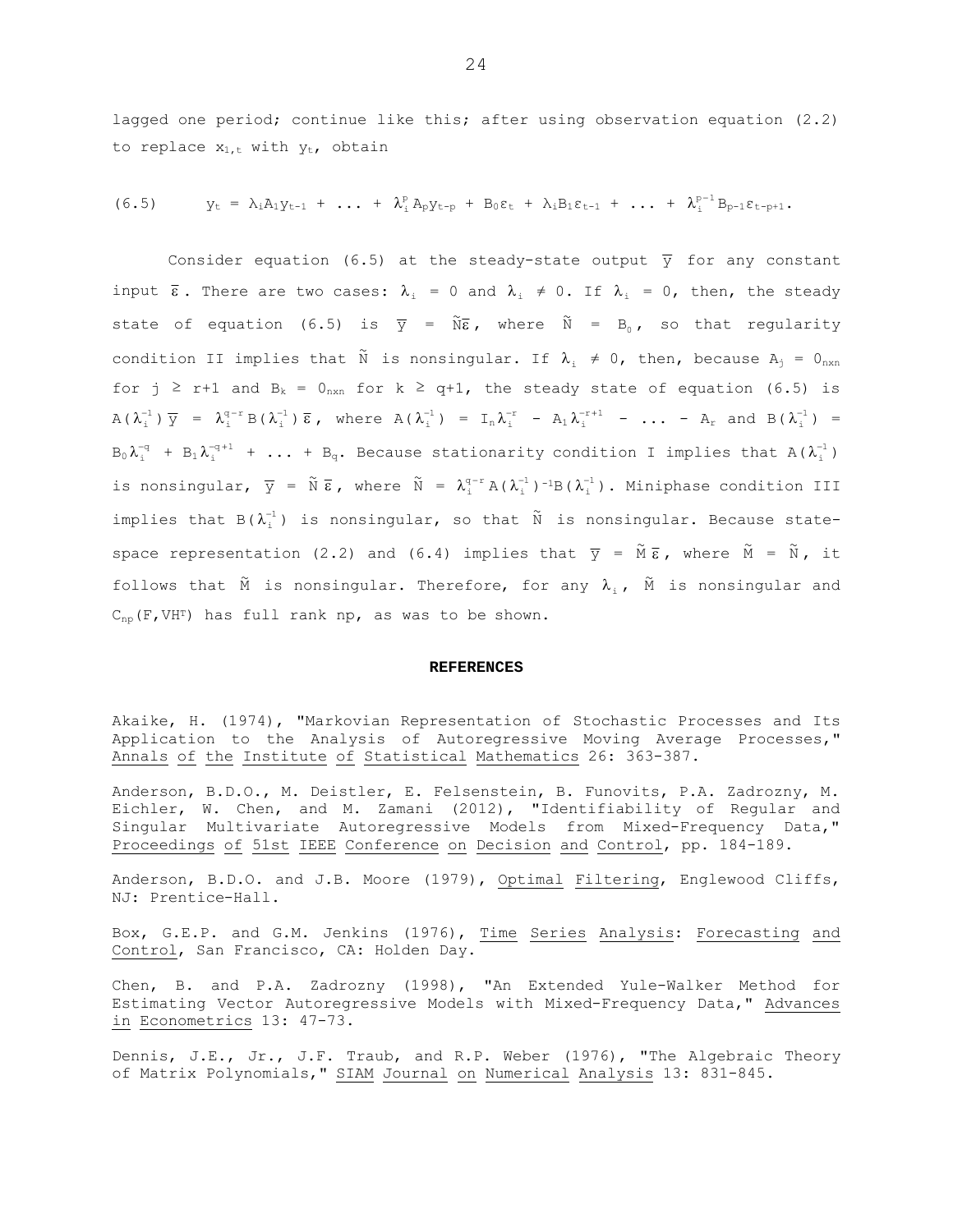Eraker, B., C.W. Chiu, A.T. Foerster, T.B. Kim, and H.D. Seoane (2015), "Bayesian Mixed-Frequency VARs", Journal of Financial Econometrics 13: 698- 721.

Friedman, M. (1962), "The Interpolation of Time Series by Related Series," Journal of the American Statistical Association 57: 729-757.

Ghysels, E. (2012), "Macroeconomics and the Reality of Mixed Frequency Data," working paper, Dept. of Economics, University of North Carolina, Chapel Hill, NC.

Ghysels, E., A. Sinko, and R. Valkanov (2007), "MIDAS Regressions: Further Results and New Directions," Econometric Reviews 26: 53-90.

Golub, G. and C. Van Loan (1996), Matrix Computations, 3rd ed., Baltimore, MD: Johns Hopkins University Press.

Hannan, E.J. (1969), "The Identification of Mixed Autoregressive-Moving Average Systems, " Biometrika 56: 223-225.

Hannan, E.J. (1970), Time Series Analysis, New York, NY: John Wiley & Sons.

Hannan, E.J. (1976), "The Identification and Parameterization of ARMAX and State Space Forms," Econometrica 44: 713-723.

Hannan, E.J. (1979), "The Statistical Theory of Linear Systems," pp. 83-121 in Developments of Statistics, P.R. Krishnaiah (ed.), New York, NY: Academic Press.

Hannan, E.J. and M. Deistler (1986), Statistical Theory of Linear Systems, John Wiley & Sons: New York, NY (reprinted in 2012 by SIAM, Philadelphia, PA).

Hansen, L.P. and T.J. Sargent (1983), "The Dimensionality of the Aliasing Problem in Models with Rational Spectral Densities," Econometrica 51: 377- 387.

Hautus, M.L.J. (1969), "Controllability and Observability Conditions of Linear Autonomous Systems," Indagationes Mathematicae 12: 443-448.

Kailath, T. (1980), Linear Systems, Englewood Cliffs, NJ: Prentice-Hall.

Kociecki, A. and M. Kolasa (2013), "Global Identification of Linearized DSGE Models," working paper, National Bank of Poland, Warsaw, Poland.

Komunjer, I. and S. Ng (2011), "Dynamic Identification of Dynamic Stochastic General Equilibrium Models," Econometrica 79: 1995-2032.

Kwakernaak, H. and R. Sivan (1972), Linear Optimal Control Systems, New York, NY: Wiley-Interscience.

Lancaster, P. and L. Rodman (1995), Algebraic Riccati Equations, Oxford, UK: Clarendon Press.

Magnus, J. and H. Neudecker (1999), Matrix Differential Calculus with Applications in Statistics and Econometrics, revised edition, Chichester, UK: John Wiley & Sons.